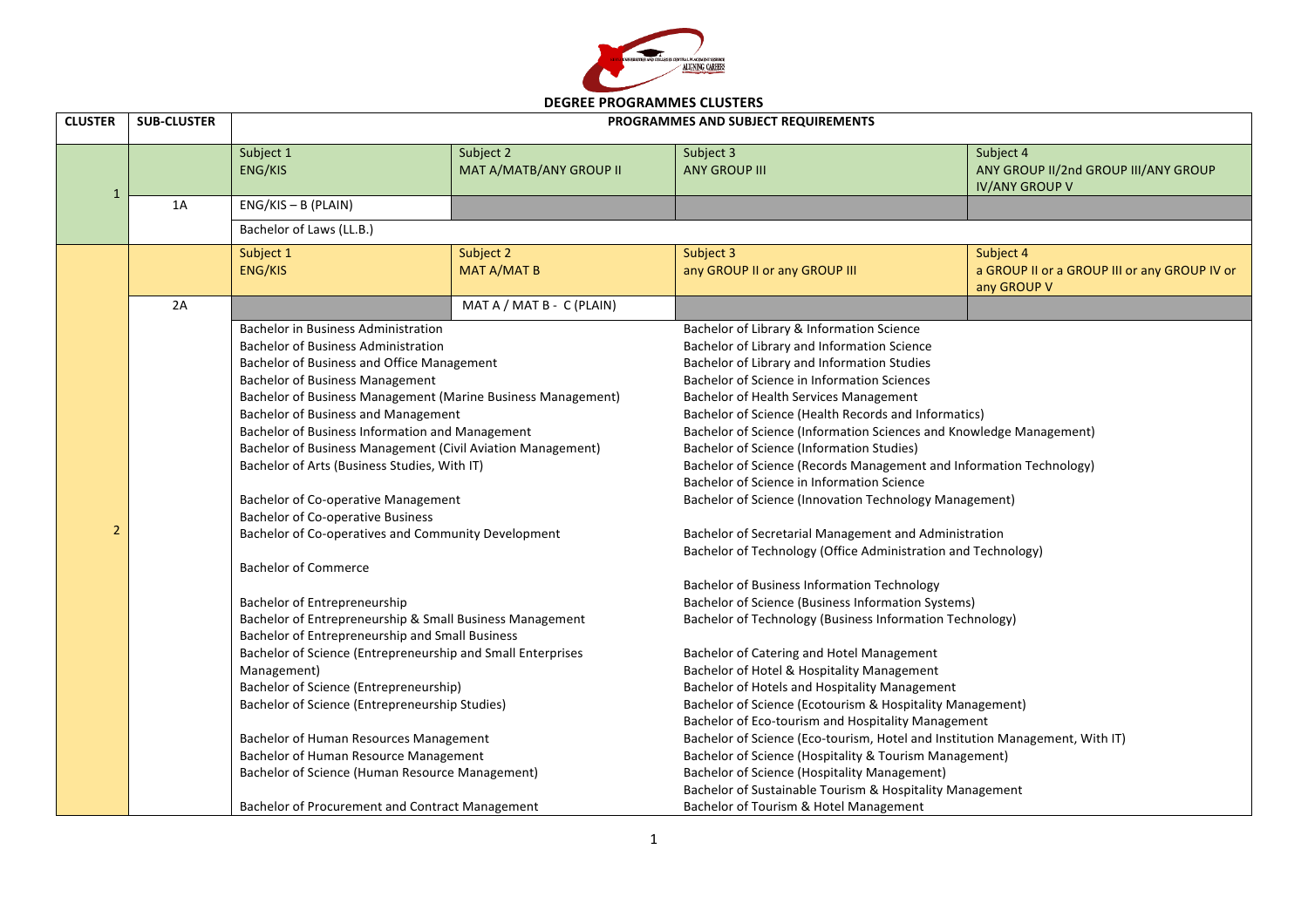

|                | DLUNLL FNOUNAIVIIVILJ CLUJ I LNJ |                                                                   |                               |                                                                   |                                    |  |
|----------------|----------------------------------|-------------------------------------------------------------------|-------------------------------|-------------------------------------------------------------------|------------------------------------|--|
|                |                                  | Bachelor of Procurement and Supply Chain Management               |                               | Bachelor of Travel & Tours Operations Management                  |                                    |  |
|                |                                  | Bachelor of Purchasing & Supplies Management                      |                               | Bachelor of Catering & Hotel Management                           |                                    |  |
|                |                                  | Bachelor of Supply Chain Management                               |                               | Bachelor of Hotel and Hospitality Management                      |                                    |  |
|                |                                  | Bachelor of Logistics and Supply Chain Management                 |                               | Bachelor of International Tourism Management                      |                                    |  |
|                |                                  | Bachelor of Procurement and Logistics Management                  |                               | Bachelor of Science (Hospitality and Tourism Management)          |                                    |  |
|                |                                  | Bachelor of Purchasing and Supplies Management                    |                               | <b>Bachelor of Science (Tourism Management)</b>                   |                                    |  |
|                |                                  |                                                                   |                               | Bachelor of Science in Hospitality Management                     |                                    |  |
|                |                                  | Bachelor of Project Planning and Management                       |                               | Bachelor of Technology (Institutional Catering and Accommodation) |                                    |  |
|                |                                  | Bachelor of Science (Management Science)                          |                               | Bachelor of Technology in Hotel & Hospitality Management          |                                    |  |
|                |                                  | Bachelor of Science (Project Planning Management)                 |                               | <b>Bachelor of Tourism Management</b>                             |                                    |  |
|                |                                  | <b>Bachelor of Science (Strategic Management)</b>                 |                               | Bachelor of Travel and Tours Operations Management                |                                    |  |
|                |                                  |                                                                   |                               | <b>Bachelor of Science (Food Operations Management)</b>           |                                    |  |
|                |                                  |                                                                   |                               | Bachelor of Science (Food Service and Hospitality Management)     |                                    |  |
|                |                                  | Subject 1                                                         | Subject 2                     | Subject 3                                                         | Subject 4                          |  |
|                |                                  | ENG/KIS                                                           | MAT A / MAT B or any GROUP II | any GROUP III                                                     | a GROUP II or 2nd GROUP III or any |  |
|                |                                  |                                                                   |                               |                                                                   | <b>GROUP IV or any GROUP V</b>     |  |
|                | 3A                               | ENG/KIS - C+                                                      |                               |                                                                   |                                    |  |
|                |                                  | <b>Bachelor of Applied Communication</b>                          |                               | Bachelor of Science (Communication & Journalism)                  |                                    |  |
|                |                                  | <b>Bachelor of Arts (Applied Linguistics)</b>                     |                               | Bachelor of Science (Communication and Public Relations)          |                                    |  |
|                |                                  | Bachelor of Arts (Communication & Media)                          |                               | Bachelor of Science (Comm. & Public Relations)                    |                                    |  |
|                |                                  | Bachelor of Arts (Drama and Theatre Studies, With IT)             |                               | <b>Bachelor of Communication &amp; Public Relations</b>           |                                    |  |
|                |                                  | Bachelor of Arts (International Relations and Diplomacy, With IT) |                               | <b>Bachelor of Communication and Public Relations</b>             |                                    |  |
|                |                                  | Bachelor of Arts (International Relations and Diplomacy)          |                               | Bachelor of Science (Communication and Journalism)                |                                    |  |
|                |                                  | Bachelor of Arts (Language and Communication, With IT)            |                               | Bachelor of Arts (Communication & Media Technology, With IT)      |                                    |  |
|                |                                  | Bachelor of Arts (Linguistics, Media and Communication)           |                               | Bachelor of Arts (Communication and Media)                        |                                    |  |
|                |                                  | Bachelor of Arts (Linguistic)                                     |                               | Bachelor of Arts (English & Communication)                        |                                    |  |
|                |                                  | Bachelor of Arts (Literature, With IT)                            |                               | <b>Bachelor of Broadcast Journalism</b>                           |                                    |  |
| $\overline{3}$ |                                  | Bachelor of Arts (Literature)                                     |                               | <b>Bachelor of Journalism</b>                                     |                                    |  |
|                |                                  | Bachelor of Arts (Theatre Arts & Film Technology)                 |                               | Bachelor of Journalism and Mass Communication                     |                                    |  |
|                |                                  | Bachelor of Arts (Translation and Interpretation)                 |                               | Bachelor of Science (Corporate Communication and Management)      |                                    |  |
|                |                                  | Bachelor of Communication & Journalism                            |                               | Bachelor of Science (Media Science)                               |                                    |  |
|                |                                  | <b>Bachelor of Communication and Media Studies</b>                |                               | Bachelor of Technology (Journalism and Mass Communication)        |                                    |  |
|                |                                  | Bachelor of Journalism & Mass Communication                       |                               |                                                                   |                                    |  |
|                |                                  | <b>Bachelor of Mass Communication</b>                             |                               |                                                                   |                                    |  |
|                | 3B                               |                                                                   |                               |                                                                   |                                    |  |
|                |                                  | Bachelor of Arts (With IT)                                        |                               | Bachelor of Psychology (With IT)                                  |                                    |  |
|                |                                  | <b>Bachelor of Arts</b>                                           |                               | Bachelor of Science (Counselling Psychology)                      |                                    |  |
|                |                                  | Bachelor of Arts (Anthropology)                                   |                               | Bachelor of Arts (Counselling Psychology)                         |                                    |  |
|                |                                  | Bachelor of Arts (Philosophy)                                     |                               | Bachelor of Arts (Psychology)                                     |                                    |  |
|                |                                  | Bachelor of Arts (Philosophy, With IT)                            |                               | Bachelor of Arts in Counselling Psychology                        |                                    |  |
|                |                                  | Bachelor of Science (Event and Convention Management)             |                               | <b>Bachelor of Psychology</b>                                     |                                    |  |
|                |                                  |                                                                   |                               |                                                                   |                                    |  |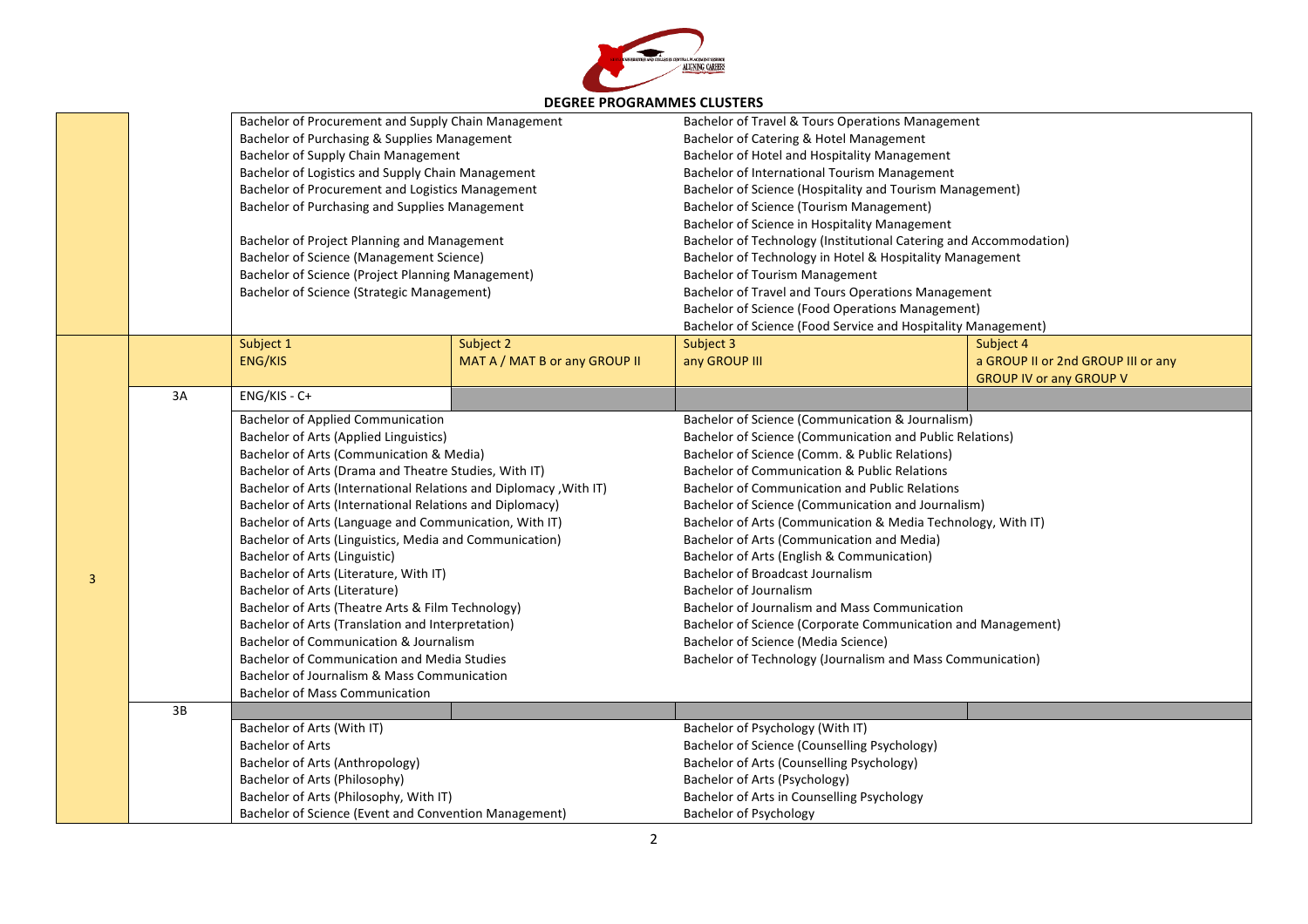

|   | 3C | Bachelor of Arts (Political Science, With IT)<br>Bachelor of Arts (Criminology & Security Studies)<br>Bachelor of Arts (Criminology and Security Studies)<br>Bachelor of Arts (Penology, Correction and Administration)<br>Bachelor of Arts in Criminology, Criminal Justice and Public Safety<br>Bachelor of Conflict Resolution and Humanitarian Assistance<br>Bachelor of Arts (Criminology and Penology)<br>Bachelor of Arts (Criminology, With IT)<br>Bachelor of Arts (Peace Education<br><b>Bachelor of Criminology</b><br>Bachelor of Science (Criminology and Security Studies)<br>Bachelor of Arts (Development Studies, With IT)<br>Bachelor of Arts (Gender and Development Studies)<br>Bachelor of Arts (Gender Studies, With IT)<br>Bachelor of Arts (Gender and Development)<br>Bachelor of Arts (Gender)<br>Bachelor of Science (Public Management and Development)<br>Bachelor of Science in Development Studies<br>Bachelor of Arts (Developmental and Policy Studies)<br>$ARD - C + (PLAIN)$<br>Bachelor of Arts (Fine Art, With IT)<br>Bachelor of Arts (Fine Arts)<br><b>Bachelor of Film Animation</b> |                         | Bachelor of Arts (Sociology and Social Work)<br>Bachelor of Arts in Sociology<br>Bachelor of Arts (Social Work)<br><b>Bachelor of Social Work</b><br>Bachelor of Arts (Social Work)<br>Bachelor of Arts (Sociology and Anthropology, With IT)<br>Bachelor of Arts (Sociology)<br>Bachelor of Science (Disaster Mitigation and Sustainable Development)<br>Bachelor of Science (Disaster Risk Management and Sustainable Development)<br>Bachelor of Arts (Disaster Management, With IT)<br>Bachelor of Disaster Management & International Diplomacy<br>Bachelor of Science (Disaster Preparedness and Environment Technology)<br>Bachelor of Arts in Community Development<br><b>Bachelor of Arts Community Development</b><br><b>Bachelor of Development Studies</b><br><b>Bachelor of Science (Community Development)</b><br>Bachelor of Science (Community Development and Environment)<br>Bachelor of Science (Community Resource Management)<br>Bachelor of Science in Community Resource Management<br>Bachelor of Science (Graphic, Communication and Advertising)<br>Bachelor of Science (Graphic, Comm. & Advertising) |                                                                                   |
|---|----|------------------------------------------------------------------------------------------------------------------------------------------------------------------------------------------------------------------------------------------------------------------------------------------------------------------------------------------------------------------------------------------------------------------------------------------------------------------------------------------------------------------------------------------------------------------------------------------------------------------------------------------------------------------------------------------------------------------------------------------------------------------------------------------------------------------------------------------------------------------------------------------------------------------------------------------------------------------------------------------------------------------------------------------------------------------------------------------------------------------------------|-------------------------|----------------------------------------------------------------------------------------------------------------------------------------------------------------------------------------------------------------------------------------------------------------------------------------------------------------------------------------------------------------------------------------------------------------------------------------------------------------------------------------------------------------------------------------------------------------------------------------------------------------------------------------------------------------------------------------------------------------------------------------------------------------------------------------------------------------------------------------------------------------------------------------------------------------------------------------------------------------------------------------------------------------------------------------------------------------------------------------------------------------------------------|-----------------------------------------------------------------------------------|
|   |    | Subject 1<br><b>MATA</b>                                                                                                                                                                                                                                                                                                                                                                                                                                                                                                                                                                                                                                                                                                                                                                                                                                                                                                                                                                                                                                                                                                     | Subject 2<br><b>PHY</b> | Subject 3<br><b>BIO or CHE or GEO</b>                                                                                                                                                                                                                                                                                                                                                                                                                                                                                                                                                                                                                                                                                                                                                                                                                                                                                                                                                                                                                                                                                            | Subject 4<br>a GROUP II or any GROUP III or any<br><b>GROUP IV or any GROUP V</b> |
|   | 4A | MAT A - C+                                                                                                                                                                                                                                                                                                                                                                                                                                                                                                                                                                                                                                                                                                                                                                                                                                                                                                                                                                                                                                                                                                                   | PHY - C+                | GEO - C (PLAIN)                                                                                                                                                                                                                                                                                                                                                                                                                                                                                                                                                                                                                                                                                                                                                                                                                                                                                                                                                                                                                                                                                                                  |                                                                                   |
|   |    | Bachelor of Science (Geomatic & Geospatial Information Systems)                                                                                                                                                                                                                                                                                                                                                                                                                                                                                                                                                                                                                                                                                                                                                                                                                                                                                                                                                                                                                                                              |                         | <b>Bachelor of Applied Science (Geo-informatics)</b>                                                                                                                                                                                                                                                                                                                                                                                                                                                                                                                                                                                                                                                                                                                                                                                                                                                                                                                                                                                                                                                                             |                                                                                   |
| 4 |    | Bachelor of Science (Geospatial Information Science and Remote Sensing)                                                                                                                                                                                                                                                                                                                                                                                                                                                                                                                                                                                                                                                                                                                                                                                                                                                                                                                                                                                                                                                      |                         | Bachelor of Science (Geomatic Engineering and Geospatial Information                                                                                                                                                                                                                                                                                                                                                                                                                                                                                                                                                                                                                                                                                                                                                                                                                                                                                                                                                                                                                                                             |                                                                                   |
|   |    | Bachelor of Science (Geospatial Information Science, With IT)<br>Bachelor of Technology (Geoinformation Technology)                                                                                                                                                                                                                                                                                                                                                                                                                                                                                                                                                                                                                                                                                                                                                                                                                                                                                                                                                                                                          |                         | Systems)<br>Bachelor of Technology (Geospatial Engineering Technology)                                                                                                                                                                                                                                                                                                                                                                                                                                                                                                                                                                                                                                                                                                                                                                                                                                                                                                                                                                                                                                                           |                                                                                   |
|   |    | <b>Bachelor of Science (Geospatial Engineering)</b>                                                                                                                                                                                                                                                                                                                                                                                                                                                                                                                                                                                                                                                                                                                                                                                                                                                                                                                                                                                                                                                                          |                         | Bachelor of Science (Geospatial Information Science)                                                                                                                                                                                                                                                                                                                                                                                                                                                                                                                                                                                                                                                                                                                                                                                                                                                                                                                                                                                                                                                                             |                                                                                   |
|   |    | Bachelor of Engineering (Geospatial Engineering)                                                                                                                                                                                                                                                                                                                                                                                                                                                                                                                                                                                                                                                                                                                                                                                                                                                                                                                                                                                                                                                                             |                         |                                                                                                                                                                                                                                                                                                                                                                                                                                                                                                                                                                                                                                                                                                                                                                                                                                                                                                                                                                                                                                                                                                                                  |                                                                                   |
|   |    |                                                                                                                                                                                                                                                                                                                                                                                                                                                                                                                                                                                                                                                                                                                                                                                                                                                                                                                                                                                                                                                                                                                              |                         |                                                                                                                                                                                                                                                                                                                                                                                                                                                                                                                                                                                                                                                                                                                                                                                                                                                                                                                                                                                                                                                                                                                                  |                                                                                   |
|   |    |                                                                                                                                                                                                                                                                                                                                                                                                                                                                                                                                                                                                                                                                                                                                                                                                                                                                                                                                                                                                                                                                                                                              |                         |                                                                                                                                                                                                                                                                                                                                                                                                                                                                                                                                                                                                                                                                                                                                                                                                                                                                                                                                                                                                                                                                                                                                  |                                                                                   |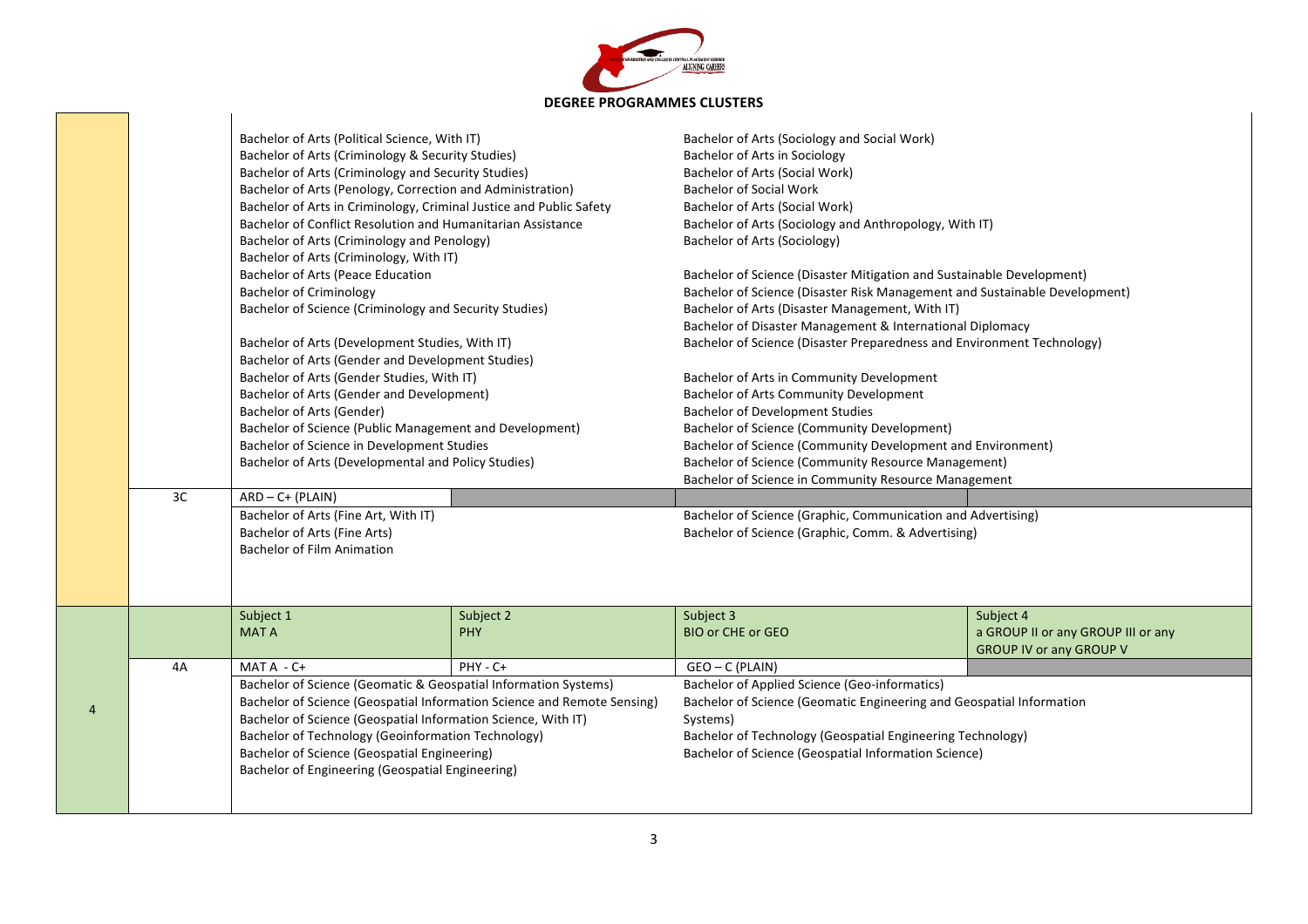

| <b>DEGREE PROGRAMMES CLUSTERS</b> |  |
|-----------------------------------|--|
|-----------------------------------|--|

|                | 4B                                                                                                                                                                                                                                               | MAT A - C+                                                                                                                                | PHY - C+                                                      | GEO/CHE - C (PLAIN)                                                                                                      |                                                                  |  |
|----------------|--------------------------------------------------------------------------------------------------------------------------------------------------------------------------------------------------------------------------------------------------|-------------------------------------------------------------------------------------------------------------------------------------------|---------------------------------------------------------------|--------------------------------------------------------------------------------------------------------------------------|------------------------------------------------------------------|--|
|                |                                                                                                                                                                                                                                                  | Bachelor of Science (Geophysical and Mineralogy)<br>Bachelor of Science (Meteorology)<br>Bachelor of Science (Astronomy and Astrophysics) |                                                               | Bachelor of Science (Earth Science, With IT)<br>Bachelor of Science (Geology)<br><b>Bachelor of Science (Geophysics)</b> |                                                                  |  |
|                |                                                                                                                                                                                                                                                  |                                                                                                                                           |                                                               | Bachelor of Science (Hydrology and Water Resources Management)                                                           |                                                                  |  |
|                |                                                                                                                                                                                                                                                  | Subject 1<br>ENG/KIS                                                                                                                      | Subject 2<br><b>BIO or GSC</b>                                | Subject 3<br>any GROUP III                                                                                               | Subject 4<br>MAT A / MAT B or 2nd GROUP II or                    |  |
| 5              |                                                                                                                                                                                                                                                  |                                                                                                                                           |                                                               |                                                                                                                          | 2nd GROUP III or any GROUP IV or any GROUP<br>V                  |  |
|                | <b>5A</b>                                                                                                                                                                                                                                        | $ENG/KIS - C$ (PLAIN)                                                                                                                     | BIO or GSC - C+                                               | MAT A/ MAT B or 2nd GROUP II or GEO - C+                                                                                 |                                                                  |  |
|                |                                                                                                                                                                                                                                                  | Bachelor of Education (Special Needs Education - Secondary Option)<br>Bachelor of Education (Special Needs Education, With IT)            |                                                               | <b>Bachelor of Education (Special Needs Education)</b><br><b>Bachelor of Education in Special Education</b>              |                                                                  |  |
|                |                                                                                                                                                                                                                                                  | Subject 1                                                                                                                                 | Subject 2                                                     | Subject 3                                                                                                                | Subject 4                                                        |  |
|                |                                                                                                                                                                                                                                                  | <b>KIS</b>                                                                                                                                | ENG or MAT A / MAT B or any<br><b>GROUP II</b>                | any GROUP III                                                                                                            | any GROUP II or 2nd GROUP III or any GROUP<br>IV or any GROUP V  |  |
| 6              | 6A                                                                                                                                                                                                                                               | $KIS - C+$                                                                                                                                |                                                               |                                                                                                                          |                                                                  |  |
|                |                                                                                                                                                                                                                                                  | Bachelor of Arts (Kiswahili and Communication)<br>Bachelor of Arts (Kiswahili, With IT)                                                   |                                                               | Bachelor of Arts (Kiswahili)<br>Bachelor of Arts in Kiswahili                                                            |                                                                  |  |
|                |                                                                                                                                                                                                                                                  | Subject 1                                                                                                                                 | Subject 2                                                     | Subject 3                                                                                                                | Subject 4                                                        |  |
|                |                                                                                                                                                                                                                                                  | <b>MATA</b>                                                                                                                               | <b>PHY</b>                                                    | <b>CHE</b>                                                                                                               | Subject 4 BIO or any GROUP III or any GROUP<br>IV or any GROUP V |  |
|                | <b>7A</b>                                                                                                                                                                                                                                        | MAT A - C+                                                                                                                                | PHY - C+                                                      | $CHE - C +$                                                                                                              | ENG/KIS - C+                                                     |  |
|                |                                                                                                                                                                                                                                                  | Bachelor of Engineering (Aeronautical Engineering)                                                                                        |                                                               | Bachelor of Science (Civil and Structural Engineering)                                                                   |                                                                  |  |
|                |                                                                                                                                                                                                                                                  | Bachelor of Engineering (Chemical and Process Engineering)                                                                                |                                                               | Bachelor of Science in Civil Engineering                                                                                 |                                                                  |  |
|                |                                                                                                                                                                                                                                                  | Bachelor of Engineering (Civil & Structural Engineering)                                                                                  |                                                               | Bachelor of Science (Civil Engineering)                                                                                  |                                                                  |  |
|                | Bachelor of Engineering (Civil and Structural Engineering)<br>Bachelor of Engineering (Civil Engineering)<br>Bachelor of Engineering (Electrical and Electronics Engineering)<br>Bachelor of Engineering (Electrical and Electronic Engineering) |                                                                                                                                           |                                                               | Bachelor of Science (Electrical and Communication Engineering)                                                           |                                                                  |  |
|                |                                                                                                                                                                                                                                                  |                                                                                                                                           |                                                               | Bachelor of Science (Electronic and Computer Engineering)<br>Bachelor of Science (Mechanical and Industrial Engineering) |                                                                  |  |
| $\overline{7}$ |                                                                                                                                                                                                                                                  |                                                                                                                                           | Bachelor of Sciences (Mechanical & Manufacturing Engineering) |                                                                                                                          |                                                                  |  |
|                |                                                                                                                                                                                                                                                  | Bachelor of Engineering (Electrical and Telecommunication Engineering)                                                                    |                                                               | Bachelor of Science in Mechanical Engineering                                                                            |                                                                  |  |
|                |                                                                                                                                                                                                                                                  | Bachelor of Engineering (Mechanical & Production Engineering)                                                                             |                                                               | Bachelor of Science (Mechanical Engineering)                                                                             |                                                                  |  |
|                |                                                                                                                                                                                                                                                  | Bachelor of Engineering (Mechanical and Production Engineering)                                                                           |                                                               | Bachelor of Engineering (Industrial and Textile Engineering)                                                             |                                                                  |  |
|                |                                                                                                                                                                                                                                                  | Bachelor of Engineering (Mechanical Engineering)                                                                                          |                                                               | Bachelor of Science (Electrical and Electronic Engineering)                                                              |                                                                  |  |
|                |                                                                                                                                                                                                                                                  | Bachelor of Engineering (Industrial and Textile Engineering)                                                                              |                                                               | Bachelor of Science (Aerospace Engineering)                                                                              |                                                                  |  |
|                |                                                                                                                                                                                                                                                  | Bachelor of Science (Mechatronic Engineering)                                                                                             |                                                               | Bachelor of Engineering (Chemical Engineering)                                                                           |                                                                  |  |
|                |                                                                                                                                                                                                                                                  | Bachelor of Science in Electrical and Electronics Engineering                                                                             |                                                               | Bachelor of Science (Marine Engineering)                                                                                 |                                                                  |  |
|                |                                                                                                                                                                                                                                                  | Bachelor of Science (Electrical & Electronics Engineering)                                                                                |                                                               | Bachelor of Science (Petroleum Engineering)                                                                              |                                                                  |  |
|                |                                                                                                                                                                                                                                                  |                                                                                                                                           |                                                               |                                                                                                                          |                                                                  |  |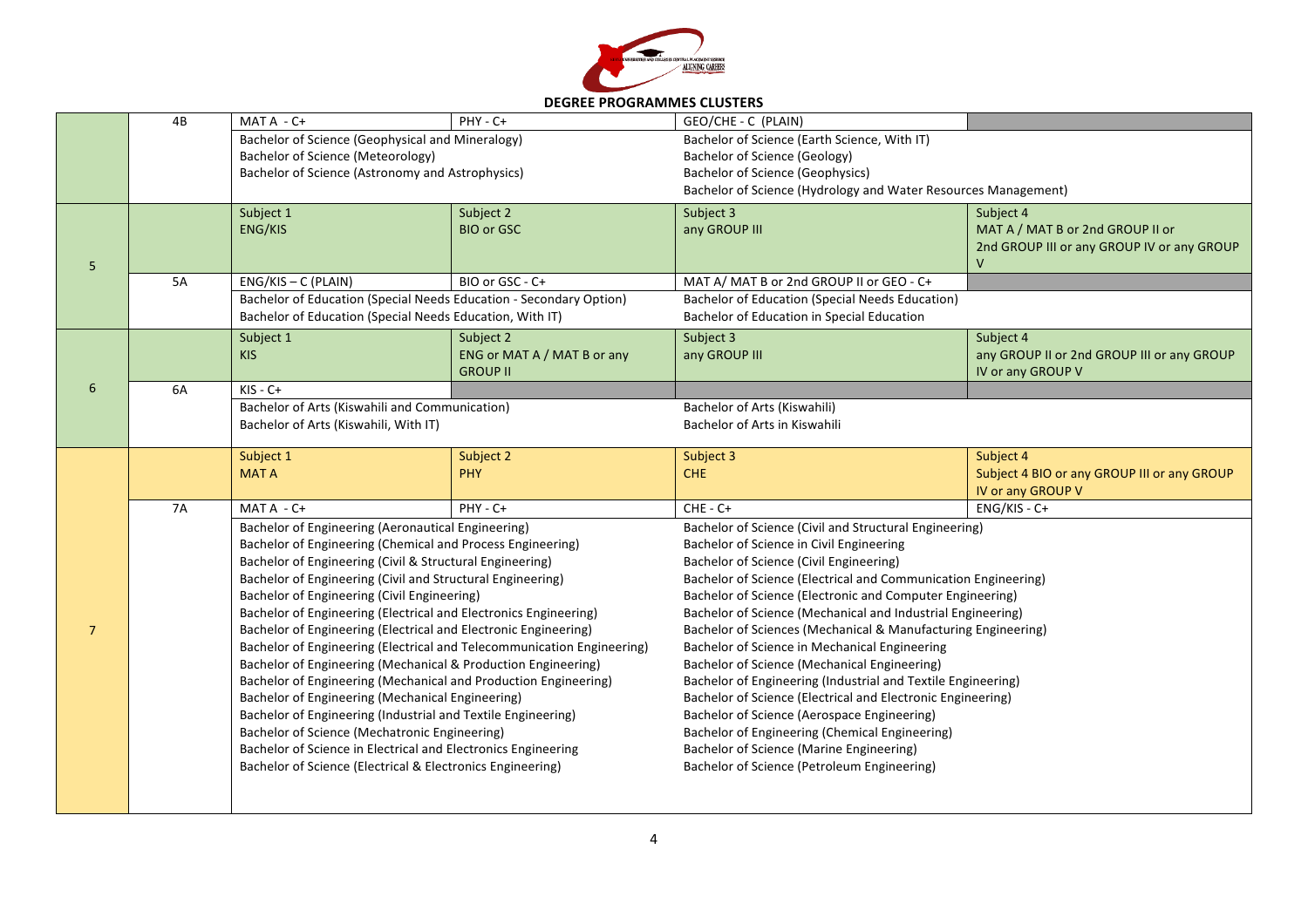

|                |                                                                                                                                                                                                                                                              |                                                                                                                                                                                                   | DEGREE PROGRAMINIES CLOSIERS                                                                                                                                                                                                                                       |                                        |                |  |
|----------------|--------------------------------------------------------------------------------------------------------------------------------------------------------------------------------------------------------------------------------------------------------------|---------------------------------------------------------------------------------------------------------------------------------------------------------------------------------------------------|--------------------------------------------------------------------------------------------------------------------------------------------------------------------------------------------------------------------------------------------------------------------|----------------------------------------|----------------|--|
| 7B             | MAT A - C (PLAIN)                                                                                                                                                                                                                                            | PHY - C (PLAIN)                                                                                                                                                                                   | $CHE - C +$                                                                                                                                                                                                                                                        |                                        |                |  |
|                | Bachelor of Science in Analytical Chemistry<br>Bachelor of Science (Analytical Chemistry)<br>Bachelor of Science (Industrial Chemistry, With IT)<br>Bachelor of Science in Industrial Chemistry<br>Bachelor of Science (Industrial Chemistry)                | Bachelor of Science (Analytical Chemistry With Management)<br>Bachelor of Science in Analytical Chemistry With Computing<br>Bachelor of Science (Industrial Chemistry With Management)            | Bachelor of Science Chemistry (Inorganic, Physical and Organic Options)<br>Bachelor of Technology in Applied Chemistry (Analytical & Industrial Options)<br>Bachelor of Science (Petroleum Chemistry)<br>Bachelor of Technology (Industrial and Applied Chemistry) |                                        |                |  |
| 7C             | MAT A - C (PLAIN)                                                                                                                                                                                                                                            | PHY - C (PLAIN)                                                                                                                                                                                   | $CHE - C (PLAIN)$                                                                                                                                                                                                                                                  |                                        |                |  |
|                | Bachelor of Science (Control and Instrumentation)                                                                                                                                                                                                            |                                                                                                                                                                                                   | Bachelor of Science (Energy Technology)                                                                                                                                                                                                                            |                                        |                |  |
|                |                                                                                                                                                                                                                                                              | Bachelor of Science (Microprocessor Technology and Instrumentation)                                                                                                                               | Bachelor of Science (Renewable Energy and Bio-fuels Technology)                                                                                                                                                                                                    |                                        |                |  |
|                | Bachelor of Science (Instrumentation & Control Engineering)<br>Bachelor of Science (Telecommunication and Information Engineering)<br>Bachelor of Science (Telecommunication & Inform. Tech)<br>Bachelor of Science (Manufacturing Engineering & Technology) |                                                                                                                                                                                                   | Bachelor of Science (Renewable Energy and Biofuels Technology)                                                                                                                                                                                                     |                                        |                |  |
|                |                                                                                                                                                                                                                                                              |                                                                                                                                                                                                   | Bachelor of Science (Renewable Energy and Environmental Physics)                                                                                                                                                                                                   |                                        |                |  |
|                |                                                                                                                                                                                                                                                              |                                                                                                                                                                                                   |                                                                                                                                                                                                                                                                    | Bachelor of Science (Renewable Energy) |                |  |
|                |                                                                                                                                                                                                                                                              |                                                                                                                                                                                                   | Bachelor of Science (Renewable Energy and Technology)                                                                                                                                                                                                              |                                        |                |  |
|                | Bachelor of Science (Applied Optics and Lasers)                                                                                                                                                                                                              |                                                                                                                                                                                                   | Bachelor of Science in Renewable Energy and Technology<br>Bachelor of Technology in Renewable Energy & Environmental Physics<br>Bachelor of Science (Renewable Energy Technology and Management)                                                                   |                                        |                |  |
|                | <b>Bachelor of Science (Electronics)</b>                                                                                                                                                                                                                     |                                                                                                                                                                                                   |                                                                                                                                                                                                                                                                    |                                        |                |  |
|                | Bachelor of Technology (Civil Engineering Technology)                                                                                                                                                                                                        |                                                                                                                                                                                                   |                                                                                                                                                                                                                                                                    |                                        |                |  |
|                |                                                                                                                                                                                                                                                              | Bachelor of Technology (Mechanical Engineering Technology)<br>Bachelor of Technology in Electrical and Electronic Engineering                                                                     | Bachelor of Technology (Chemical Engineering)                                                                                                                                                                                                                      |                                        |                |  |
|                |                                                                                                                                                                                                                                                              |                                                                                                                                                                                                   | Bachelor of Education (Technology Education)                                                                                                                                                                                                                       |                                        |                |  |
|                | Bachelor of Education in Technology (Civil Engineering)                                                                                                                                                                                                      |                                                                                                                                                                                                   | <b>Bachelor of Education (ICT)</b>                                                                                                                                                                                                                                 |                                        |                |  |
|                |                                                                                                                                                                                                                                                              | Bachelor of Education in Technology (Mechanical Engineering)<br>Bachelor of Education in Technology (Electrical & Electronic Engineering)                                                         | <b>Bachelor of Education (Technology)</b>                                                                                                                                                                                                                          |                                        |                |  |
|                |                                                                                                                                                                                                                                                              |                                                                                                                                                                                                   | Bachelor of Science (Applied Bioengineering)                                                                                                                                                                                                                       |                                        |                |  |
|                |                                                                                                                                                                                                                                                              |                                                                                                                                                                                                   | Bachelor of Science (Biomedical Engineering)                                                                                                                                                                                                                       |                                        |                |  |
|                |                                                                                                                                                                                                                                                              |                                                                                                                                                                                                   | Bachelor of Technology in Medical Engineering                                                                                                                                                                                                                      |                                        |                |  |
| 7 <sub>D</sub> | $MATA - C +$                                                                                                                                                                                                                                                 | PHY - C+                                                                                                                                                                                          | $CHE - C +$                                                                                                                                                                                                                                                        | BIO - C+                               | $ENG/KIS - C+$ |  |
|                | Bachelor of Science (Agricultural Engineering)                                                                                                                                                                                                               | Bachelor of Science (Agricultural and Biosystems Engineering)<br>Bachelor of Engineering (Agricultural & Bio-systems Engineering)<br>Bachelor of Science (Agricultural & Bio-systems Engineering) |                                                                                                                                                                                                                                                                    |                                        |                |  |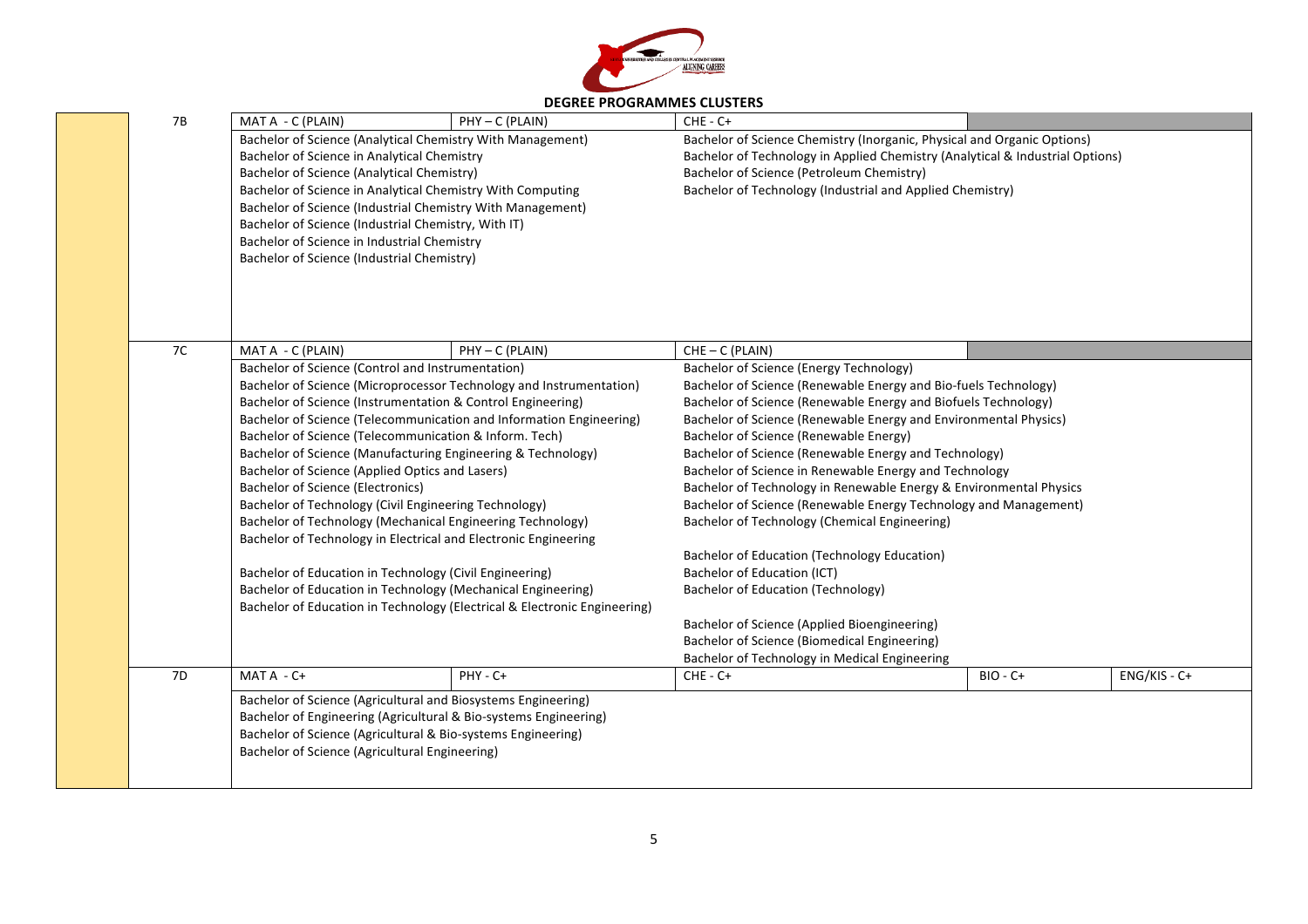

## **DEGREE PROGRAMMES CLUSTERS**

|                |           | Subject 1                                                    | Subject 2  | Subject 3                                                       | Subject 4                                  |  |
|----------------|-----------|--------------------------------------------------------------|------------|-----------------------------------------------------------------|--------------------------------------------|--|
|                |           | <b>MATA</b>                                                  | <b>PHY</b> | any GROUP III                                                   | 2nd GROUP II or 2nd GROUP III or any GROUP |  |
|                |           |                                                              |            |                                                                 | IV or any GROUP V                          |  |
|                | 8A        | MAT A - C+                                                   | PHY - C+   | $ENG/KIS - C+$                                                  |                                            |  |
|                |           | Bachelor of Architectural Studies/bachelor of Architecture   |            | <b>Bachelor of Quantity Surveying</b>                           |                                            |  |
|                |           | <b>Bachelor of Architecture</b>                              |            | Bachelor of Science (Quantity Surveying)                        |                                            |  |
|                |           | <b>Bachelor of Architectural Technology</b>                  |            |                                                                 |                                            |  |
|                |           | <b>Bachelor of Landscape Architecture</b>                    |            |                                                                 |                                            |  |
|                | <b>8B</b> | MAT A - C+                                                   | PHY - C+   |                                                                 |                                            |  |
|                |           | <b>Bachelor of Technology (Building Construction)</b>        |            |                                                                 |                                            |  |
|                |           |                                                              |            |                                                                 |                                            |  |
|                |           |                                                              |            |                                                                 |                                            |  |
| 8              | 8C        | MAT A - C (PLAIN)                                            |            |                                                                 |                                            |  |
|                |           | Bachelor of Arts (Planning)                                  |            | <b>Bachelor of Construction Management</b>                      |                                            |  |
|                |           | <b>Bachelor of Arts (Spatial Planning)</b>                   |            | <b>Bachelor of Science (Construction Management)</b>            |                                            |  |
|                |           | Bachelor of Arts (Design)                                    |            | Bachelor of The Built Environment (Construction Management)     |                                            |  |
|                |           | Bachelor of Technology (Design)                              |            | Bachelor of The Built Environment (Urban and Regional Planning) |                                            |  |
|                |           |                                                              |            | Bachelor of Arts (Urban and Regional Planning, With IT)         |                                            |  |
|                |           |                                                              |            | Bachelor of Science (Urban Design and Development)              |                                            |  |
|                | 8D        | $MATA - C +$                                                 |            |                                                                 |                                            |  |
|                |           | <b>Bachelor of Real</b>                                      |            | Bachelor of Science (Real Estate)                               |                                            |  |
|                |           | Bachelor of Technology (Real Estate and Property Management) |            |                                                                 |                                            |  |
|                |           | Bachelor of Science (Land Administration)                    |            |                                                                 |                                            |  |
|                |           |                                                              |            |                                                                 |                                            |  |
|                |           |                                                              |            |                                                                 |                                            |  |
|                |           | Subject 1                                                    | Subject 2  | Subject 3                                                       | Subject 4                                  |  |
|                |           | <b>MATA</b>                                                  | <b>PHY</b> | 2nd GROUP II or any GROUP III                                   | a GROUP II or a GROUP III or any           |  |
|                |           |                                                              |            |                                                                 | <b>GROUP IV or any GROUP V</b>             |  |
|                | <b>9A</b> | $MATA - C +$                                                 | PHY - C+   |                                                                 |                                            |  |
|                |           | Bachelor of Science (Computer Science)                       |            | Bachelor of Science (Mathematics & Computer Science)            |                                            |  |
|                |           | Bachelor of Science in Computer Science                      |            | Bachelor of Science (Mathematics and Computer Science)          |                                            |  |
|                |           | Bachelor of Science (Applied Computer Science)               |            | Bachelor of Science in Mathematics & Computer Science           |                                            |  |
| $\overline{9}$ |           | Bachelor of Science in Applied Computer Science              |            | Bachelor of Science (Maths and Computer Science)                |                                            |  |
|                |           | Bachelor of Science in Applied Physics and Computer Science  |            | Bachelor of Science in Mathematics and Computer Science         |                                            |  |
|                |           |                                                              |            | Bachelor of Science in Statistics & Computer Science            |                                            |  |
|                |           | Bachelor of Science in Software Engineering                  |            |                                                                 |                                            |  |
|                |           | <b>Bachelor of Science (Computer Technology)</b>             |            | Bachelor of Technology (Communication and Computer Networks)    |                                            |  |
|                |           | Bachelor of Science in Computer Technology                   |            |                                                                 |                                            |  |
|                |           | Bachelor of Technology (Computer Technology)                 |            |                                                                 |                                            |  |
|                |           |                                                              |            |                                                                 |                                            |  |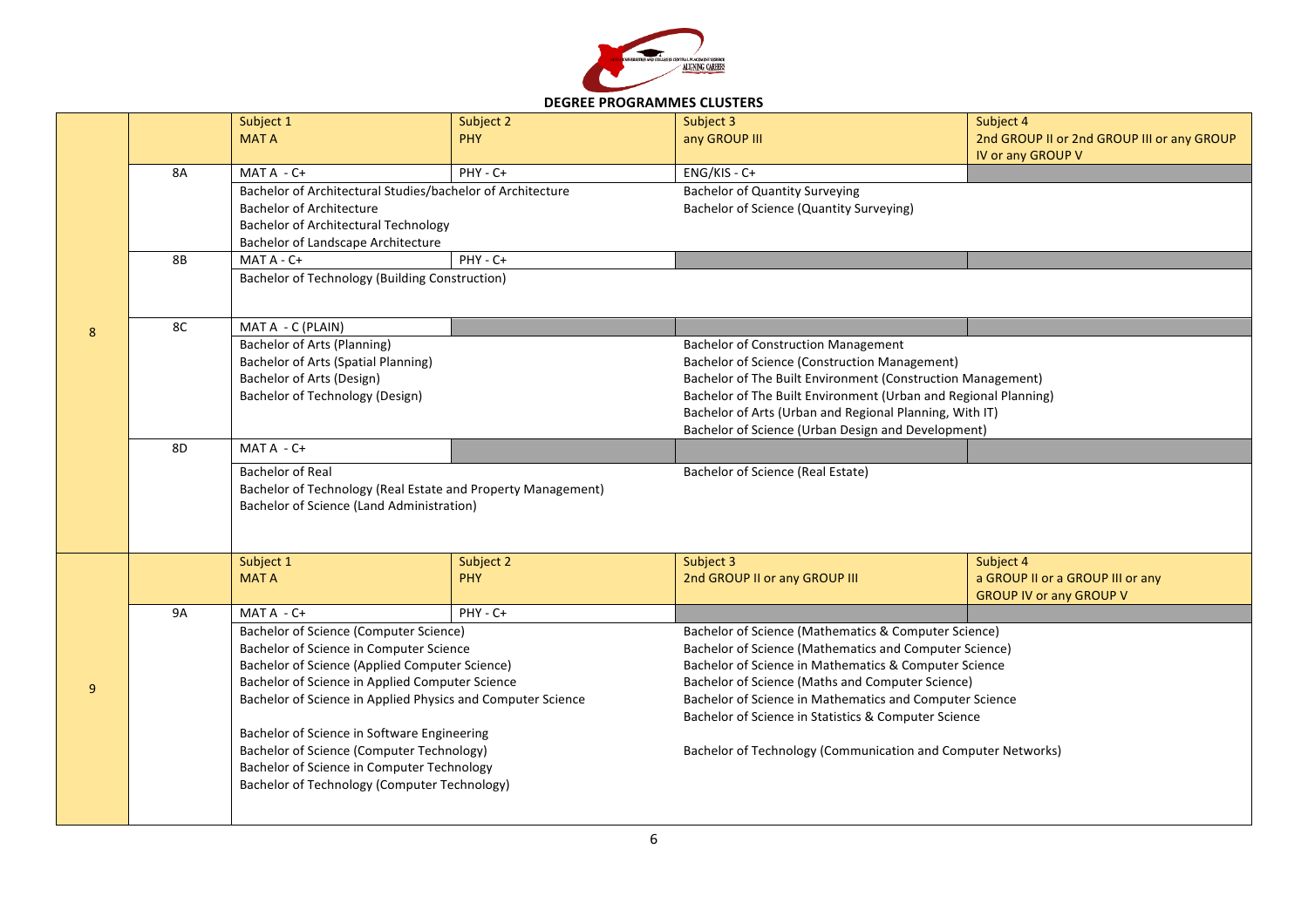

|    | <b>9B</b>               | MAT A - C+                                                                                                                                                       |            |                                                                           |                                                                    |  |
|----|-------------------------|------------------------------------------------------------------------------------------------------------------------------------------------------------------|------------|---------------------------------------------------------------------------|--------------------------------------------------------------------|--|
|    |                         | Bachelor of Science (Applied Statistics With Computing)                                                                                                          |            | <b>Bachelor of Science (Informatics and Mathematics)</b>                  |                                                                    |  |
|    |                         | Bachelor of Science in Applied Statistics With Computing                                                                                                         |            | Bachelor of Science (Computer Security and Forensics)                     |                                                                    |  |
|    |                         | Bachelor of Science (Mathematics and Computing)                                                                                                                  |            | Bachelor of Science in Computer Security and Forensics                    |                                                                    |  |
|    |                         | Bachelor of Science (Statistics & Programming)<br>Bachelor of Science (Applied Statistics With Programming)<br>Bachelor of Science in Statistics and Programming |            |                                                                           |                                                                    |  |
|    |                         |                                                                                                                                                                  |            |                                                                           |                                                                    |  |
|    |                         |                                                                                                                                                                  |            |                                                                           |                                                                    |  |
|    | 9C<br>MAT A - C (PLAIN) |                                                                                                                                                                  |            |                                                                           |                                                                    |  |
|    |                         | <b>Bachelor of Information Technology</b>                                                                                                                        |            | Bachelor of Science (Information and Communication Technology)            |                                                                    |  |
|    |                         | <b>Bachelor of Science (Information Technology)</b>                                                                                                              |            | Bachelor of Technology in Information & Communication Technology          |                                                                    |  |
|    |                         | Bachelor of Science in Information Technology                                                                                                                    |            |                                                                           |                                                                    |  |
|    |                         | Bachelor of Technology (Information Technology)                                                                                                                  |            | Bachelor of Science (Business Computing)                                  |                                                                    |  |
|    |                         | Bachelor of Technology in Information Technology                                                                                                                 |            | Bachelor of Science in Informatics                                        |                                                                    |  |
|    |                         |                                                                                                                                                                  |            | <b>Bachelor of Science (Informatics)</b>                                  |                                                                    |  |
|    |                         |                                                                                                                                                                  |            | Bachelor of Science (Biometry and Informatics)                            |                                                                    |  |
|    |                         |                                                                                                                                                                  |            |                                                                           |                                                                    |  |
|    |                         | Subject 1                                                                                                                                                        | Subject 2  | Subject 3                                                                 | Subject 4                                                          |  |
|    |                         | <b>MATA</b>                                                                                                                                                      | <b>BIO</b> | PHY or CHE                                                                | 3rd GROUP II or any GROUP III or any                               |  |
|    |                         |                                                                                                                                                                  |            |                                                                           | <b>GROUP IV or any GROUP V</b>                                     |  |
|    | 10A                     | MAT A - C(PLAIN)                                                                                                                                                 | $BIO - C+$ |                                                                           |                                                                    |  |
|    |                         | <b>Bachelor of Science (Agribusiness)</b>                                                                                                                        |            | Bachelor of Science (Agricultural Economics & Resource Management)        |                                                                    |  |
|    |                         | <b>Bachelor of Agribusiness Management</b>                                                                                                                       |            | Bachelor of Science (Agricultural Economics, With IT)                     |                                                                    |  |
|    |                         | <b>Bachelor of Science (Agribusiness Management)</b>                                                                                                             |            | Bachelor of Science (Agribusiness Economics and Food Industry Management) |                                                                    |  |
|    |                         |                                                                                                                                                                  |            |                                                                           | Bachelor of Science (Agricultural Economics and Rural Development) |  |
|    |                         | Bachelor of Science Agribusiness Management                                                                                                                      |            |                                                                           |                                                                    |  |
|    |                         | Bachelor of Science (Agricultural Resource Management)                                                                                                           |            | Bachelor of Science (Agricultural Economics and Resource Management)      |                                                                    |  |
|    |                         | Bachelor of Science in Agribusiness Management and Marketing                                                                                                     |            | <b>Bachelor of Science (Agricultural Economics)</b>                       |                                                                    |  |
|    |                         | Bachelor of Science in Agribusiness Management                                                                                                                   |            | Bachelor of Science (Agricultural Economics and Resource Management)      |                                                                    |  |
| 10 |                         | Bachelor of Science in Agricultural Resource Economics and Management                                                                                            |            | Bachelor of Science (Agriculture Economics & Resource Management)         |                                                                    |  |
|    |                         | Bachelor of Science Agribusiness Management and Enterprise                                                                                                       |            | Bachelor of Science in Agricultural Economics                             |                                                                    |  |
|    |                         | Development                                                                                                                                                      |            | Bachelor of Science in Agricultural Resource Management                   |                                                                    |  |
|    |                         | <b>Bachelor of Science (Agribusiness Management)</b>                                                                                                             |            |                                                                           |                                                                    |  |
|    |                         | Bachelor of Science (Agri Business Management)                                                                                                                   |            |                                                                           |                                                                    |  |
|    |                         | Bachelor of Science (Agribusiness Management & Trade)                                                                                                            |            |                                                                           |                                                                    |  |
|    |                         | Bachelor of Science in Agribusiness Management and Trade                                                                                                         |            |                                                                           |                                                                    |  |
|    |                         | Bachelor of Science (Agribusiness Management, With IT)                                                                                                           |            |                                                                           |                                                                    |  |
|    |                         |                                                                                                                                                                  |            |                                                                           |                                                                    |  |
|    |                         |                                                                                                                                                                  |            |                                                                           |                                                                    |  |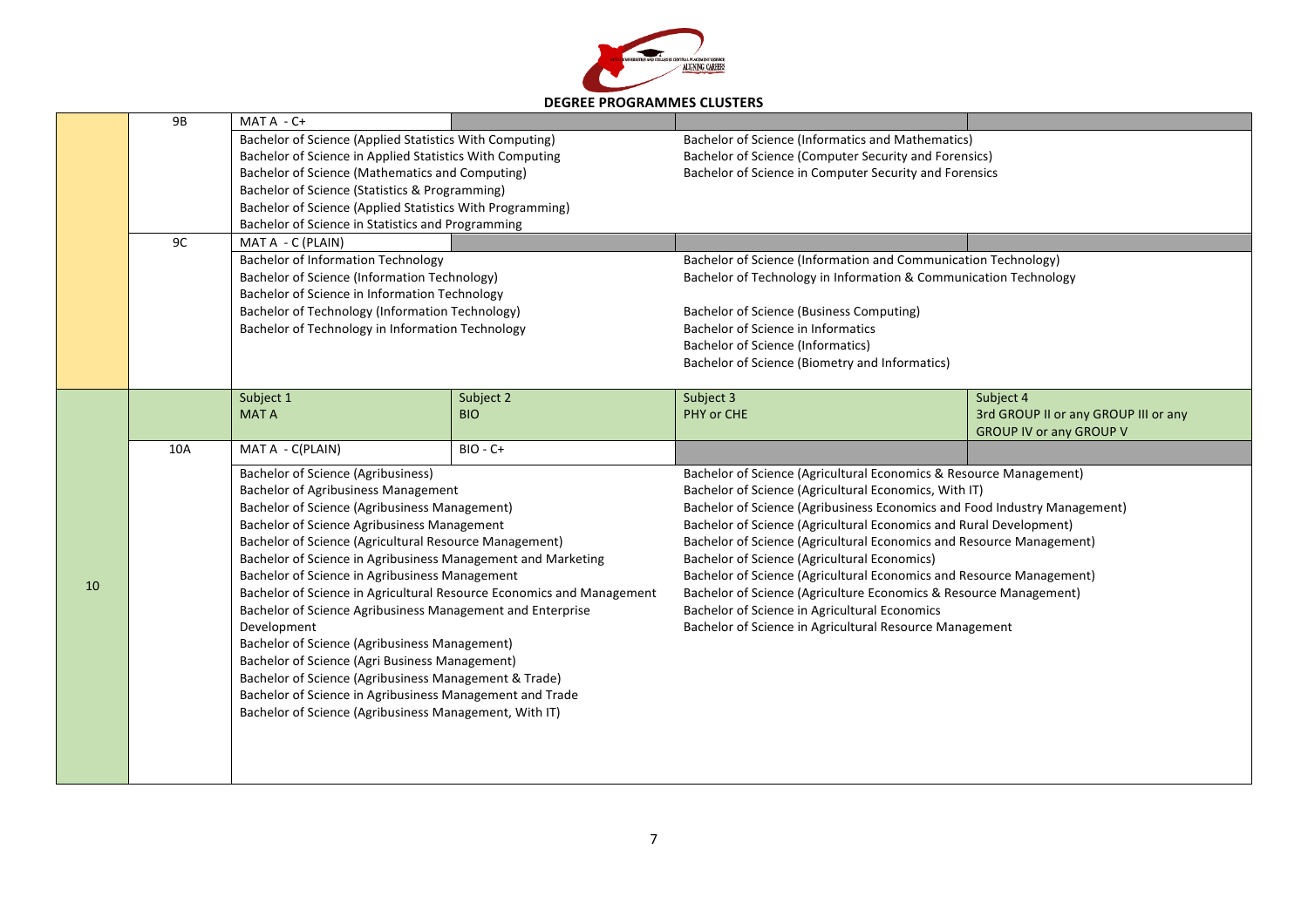

## **DEGREE PROGRAMMES CLUSTERS**

|    |                                                                   | Subject 1                                                                | Subject 2                                                | Subject 3                                                        | Subject 4                            |  |
|----|-------------------------------------------------------------------|--------------------------------------------------------------------------|----------------------------------------------------------|------------------------------------------------------------------|--------------------------------------|--|
|    |                                                                   | <b>MATA</b>                                                              | any GROUP II                                             | 2nd GROUP II                                                     | 3rd GROUP II or any GROUP III or any |  |
|    |                                                                   |                                                                          |                                                          |                                                                  | <b>GROUP IV or any GROUP V</b>       |  |
|    | 11A                                                               | MAT A - C (PLAIN)                                                        | BIO/PHY/CHE - C+                                         |                                                                  |                                      |  |
|    |                                                                   | <b>Bachelor of Science</b>                                               |                                                          | <b>Bachelor of Science With Education</b>                        |                                      |  |
|    |                                                                   | Bachelor of Science (Basic Science, With IT)                             |                                                          | Bachelor of Science (B.sc)                                       |                                      |  |
|    |                                                                   |                                                                          |                                                          | Bsc (Science)                                                    |                                      |  |
|    | 11B                                                               | MAT A - C (PLAIN)                                                        | BIO - C+                                                 | $CHE - C (PLAIN)$                                                |                                      |  |
|    |                                                                   | Bachelor of Science in Biology                                           |                                                          | Bachelor of Science (Cellular and Molecular Biology)             |                                      |  |
|    |                                                                   | <b>Bachelor of Science (Biological Sciences)</b>                         |                                                          | Bachelor of Science (Molecular & Cellular Biology)               |                                      |  |
|    |                                                                   | <b>Bachelor of Science (Applied Biology)</b>                             |                                                          | Bachelor of Science in Entomology and Parasitology               |                                      |  |
|    |                                                                   | <b>Bachelor of Technology (Applied Biology)</b>                          |                                                          | Bachelor of Science (Biotechnology)                              |                                      |  |
|    |                                                                   | Bachelor of Science (Microbiology and Biotechnology)                     |                                                          | Bachelor of Science (Conservation Biology)                       |                                      |  |
|    |                                                                   | Bachelor of Science in Microbiology                                      |                                                          | Bachelor of Science (Forensic Biology)                           |                                      |  |
|    |                                                                   | <b>Bachelor of Science (Microbiology)</b>                                |                                                          | <b>Bachelor of Science (Genomic Sciences)</b>                    |                                      |  |
|    |                                                                   | Bachelor of Science in Biology (Botany or Zoology Option)                |                                                          | Bachelor of Science (Zoology)                                    |                                      |  |
| 11 | Bachelor of Science Industrial Biotechnology                      |                                                                          |                                                          | Bachelor of Science in Molecular Biology and Forensic Technology |                                      |  |
|    |                                                                   |                                                                          |                                                          | Bachelor of Science (Botany)                                     |                                      |  |
|    |                                                                   | Bachelor of Technology (Biotechnology)                                   |                                                          |                                                                  |                                      |  |
|    | Bachelor of Technology in Industrial Microbiology & Biotechnology |                                                                          | Bachelor of Science (Biochemistry and Molecular Biology) |                                                                  |                                      |  |
|    |                                                                   | Bachelor of Science in Biotechnology and Biosafety                       |                                                          | Bachelor of Science (Biochemistry)                               |                                      |  |
|    |                                                                   |                                                                          |                                                          | Bachelor of Science in Biochemistry                              |                                      |  |
|    |                                                                   |                                                                          |                                                          | <b>Bachelor of Science (Medical Biochemistry)</b>                |                                      |  |
|    | <b>11C</b>                                                        | MAT A - C (PLAIN)                                                        | $PHY - C +$                                              |                                                                  |                                      |  |
|    |                                                                   | <b>Bachelor of Science (Physics)</b>                                     |                                                          |                                                                  |                                      |  |
|    |                                                                   | Bachelor of Technology (Technical and Applied Physics)                   |                                                          |                                                                  |                                      |  |
|    |                                                                   | Bachelor of Technology in Applied Physics (Electronics & Instrumentation |                                                          |                                                                  |                                      |  |
|    |                                                                   |                                                                          |                                                          |                                                                  |                                      |  |
|    | 11D                                                               | MAT A - C (PLAIN)                                                        | $CHE - C +$                                              |                                                                  |                                      |  |
|    |                                                                   | Bachelor of Science (Chemistry)                                          |                                                          |                                                                  |                                      |  |
|    |                                                                   | <b>Bachelor of Science (Environmental Chemistry)</b>                     |                                                          |                                                                  |                                      |  |
|    |                                                                   | Bachelor of Science (Forensic Science)                                   |                                                          |                                                                  |                                      |  |
|    |                                                                   |                                                                          |                                                          |                                                                  |                                      |  |
|    |                                                                   | Subject 1                                                                | Subject 2                                                | Subject 3                                                        | Subject 4                            |  |
|    |                                                                   | <b>MAT A</b>                                                             | any GROUP II                                             | any GROUP III                                                    | 2nd GROUP II or 2nd GROUP III or a   |  |
|    | 12A                                                               | $MATA - C +$                                                             | ENG/KIS - C+                                             |                                                                  | <b>GROUP IV or any GROUP V</b>       |  |
| 12 |                                                                   |                                                                          |                                                          |                                                                  |                                      |  |
|    |                                                                   | Bachelor of Science (Accountancy)                                        |                                                          |                                                                  |                                      |  |
|    |                                                                   |                                                                          |                                                          |                                                                  |                                      |  |
|    |                                                                   |                                                                          |                                                          |                                                                  |                                      |  |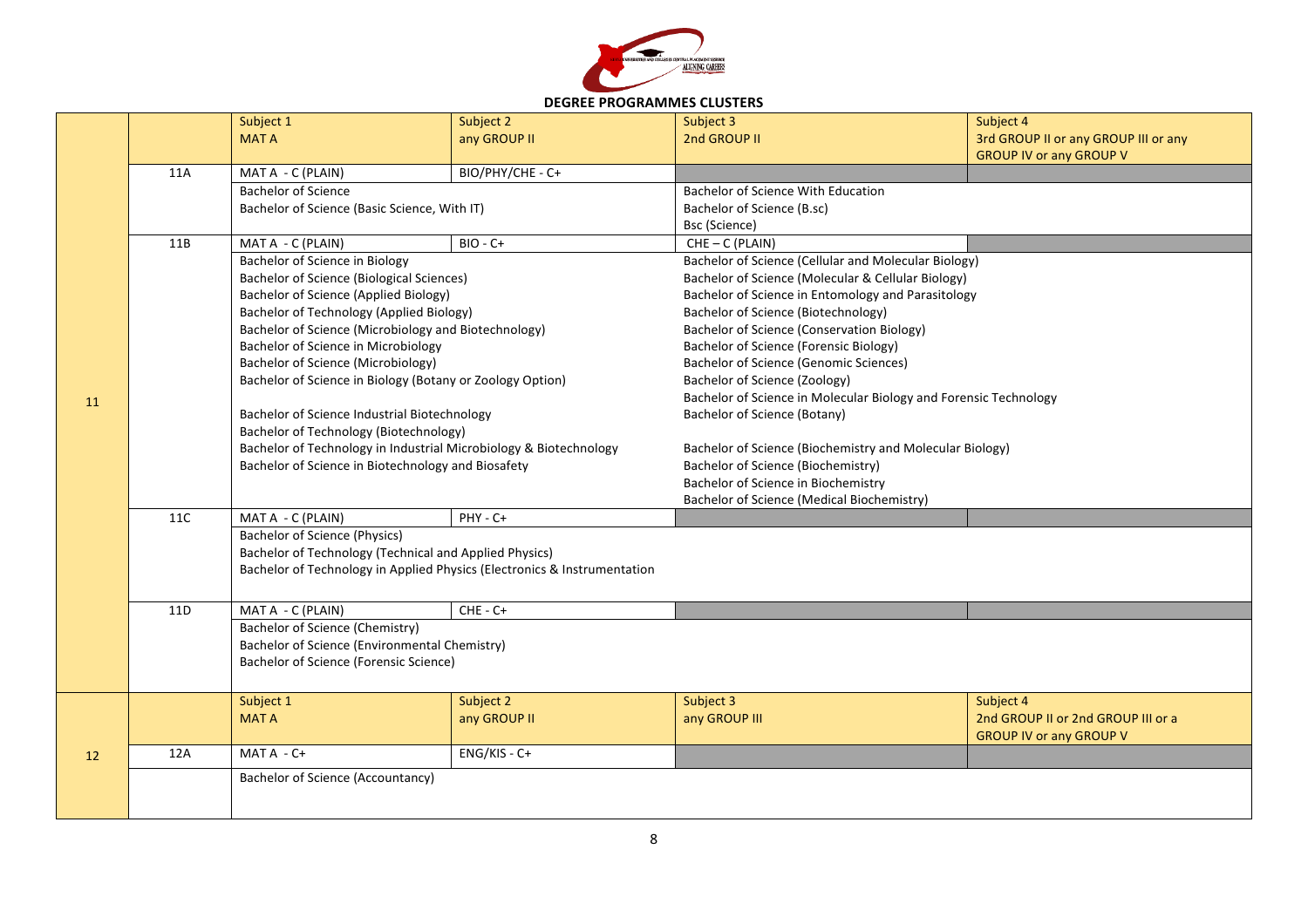

|    | 12B | MAT A - C+                                                                                                                    |                    |                                                                                   |                                             |  |
|----|-----|-------------------------------------------------------------------------------------------------------------------------------|--------------------|-----------------------------------------------------------------------------------|---------------------------------------------|--|
|    |     | <b>Bachelor of Actuarial Science</b>                                                                                          |                    | <b>Bachelor of Economics</b>                                                      |                                             |  |
|    |     | Bachelor of Science in Actuarial Science                                                                                      |                    | Bachelor of Science in Economics<br><b>Bachelor of Economics &amp; Statistics</b> |                                             |  |
|    |     | Bachelor of Science (Actuarial Science)                                                                                       |                    |                                                                                   |                                             |  |
|    |     | Bachelor of Science (Actuarial Science With IT)<br><b>Bachelor of Science (Financial Engineering)</b>                         |                    | <b>Bachelor of Economics and Statistics</b>                                       |                                             |  |
|    |     |                                                                                                                               |                    | Bachelor of Science (Economics and Statistics)                                    |                                             |  |
|    |     | Bachelor of Science (Applied Statistics, With IT)                                                                             |                    | Bachelor of Science (Economics & Statistics)                                      |                                             |  |
|    |     | <b>Bachelor of Science (Applied Statistics)</b>                                                                               |                    | <b>Bachelor of Science (Mathematics and Economics)</b>                            |                                             |  |
|    |     | <b>Bachelor of Technology (Applied Statistics)</b>                                                                            |                    | Bachelor of Science (Mathematics & Business Studies, With IT)                     |                                             |  |
|    |     | <b>Bachelor of Science (Statistics)</b>                                                                                       |                    | Bachelor of Science in Mathematics (Pure Mathematics, Applied Mathematics         |                                             |  |
|    |     | <b>Bachelor of Science Statistics</b>                                                                                         |                    | Bachelor of Science in Mathematics and Finance and Statistics)                    |                                             |  |
|    |     |                                                                                                                               |                    | <b>Bachelor of Science (Industrial Mathematics)</b>                               |                                             |  |
|    |     | Bachelor of Economics & Finance                                                                                               |                    | Bachelor of Science (Mathematical Sciences, With IT)                              |                                             |  |
|    |     | Bachelor of Economics and Finance                                                                                             |                    | Bachelor of Science (Mathematics & Economics, With IT                             |                                             |  |
|    |     | Bachelor of Science (Finance)                                                                                                 |                    | <b>Bachelor of Science (Mathematics)</b>                                          |                                             |  |
|    |     | Bachelor of Arts (Economics & Sociology)<br>Bachelor of Arts (Economics and Sociology)<br><b>Bachelor of Arts (Economics)</b> |                    | Bachelor of Science in Mathematics and Finance                                    |                                             |  |
|    |     |                                                                                                                               |                    | Bachelor of Science (Operations Research)                                         |                                             |  |
|    |     |                                                                                                                               |                    |                                                                                   |                                             |  |
|    |     |                                                                                                                               |                    |                                                                                   |                                             |  |
|    |     | <b>Bachelor of Arts in Economics</b>                                                                                          |                    |                                                                                   |                                             |  |
|    |     | Bachelor of Arts (Economics, With IT)                                                                                         |                    |                                                                                   |                                             |  |
|    |     | Bachelor of Arts (History & Economics)                                                                                        |                    |                                                                                   |                                             |  |
|    |     | Bachelor of Arts (History and Economics)                                                                                      |                    |                                                                                   |                                             |  |
|    |     | Subject 1                                                                                                                     | Subject 2          | Subject 3                                                                         | Subject 4                                   |  |
|    |     | <b>CHE</b>                                                                                                                    | MAT A/MAT B or PHY | <b>BIO or HSC</b>                                                                 | ENG/KIS or any GROUP III or a               |  |
|    |     |                                                                                                                               |                    |                                                                                   | <b>GROUP IV or any GROUP V</b>              |  |
|    | 13A | CHE-C (PLAIN)                                                                                                                 |                    |                                                                                   |                                             |  |
| 13 |     | Bachelor of Arts (Interior Design, With IT)                                                                                   |                    | Bachelor of Arts (Textiles, Apparel Design and Fashion Merchandising, With IT)    |                                             |  |
|    |     | Bachelor of Science (Apparel & Fashion Technology)                                                                            |                    | Bachelor of Science (Clothing Textile & Interior Design)                          |                                             |  |
|    |     | Bachelor of Science (Fashion Design & Marketing)                                                                              |                    | Bachelor of Science (Fashion Design and Textile Technology)                       |                                             |  |
|    |     | Bachelor of Science in Fashion Design and Marketing                                                                           |                    |                                                                                   |                                             |  |
|    |     | Subject 1                                                                                                                     | Subject 2          | Subject 3                                                                         | Subject 4                                   |  |
|    |     | <b>BIO or GSC</b>                                                                                                             | MAT A / MAT B      | any GROUP II or any GROUP III                                                     | ENG/KIS or a GROUP II or a GROUP III or any |  |
|    |     |                                                                                                                               |                    |                                                                                   | <b>GROUP IV or any GROUP V</b>              |  |
| 14 | 14A | BIO or GSC - C (PLAIN)                                                                                                        |                    |                                                                                   |                                             |  |
|    |     | Bachelor of Education (Physical Education and Sports)                                                                         |                    | Bachelor of Science (Exercise & Sport Science)                                    |                                             |  |
|    |     | <b>Bachelor of Education (Physical Education)</b>                                                                             |                    | Bachelor of Science (Recreation and Sports Management)                            |                                             |  |
|    |     | Bachelor of Science (Health Promotion and Sports Science)                                                                     |                    | Bachelor of Sports Science & Management                                           |                                             |  |
|    |     |                                                                                                                               |                    | <b>Bachelor of Sports Management</b>                                              |                                             |  |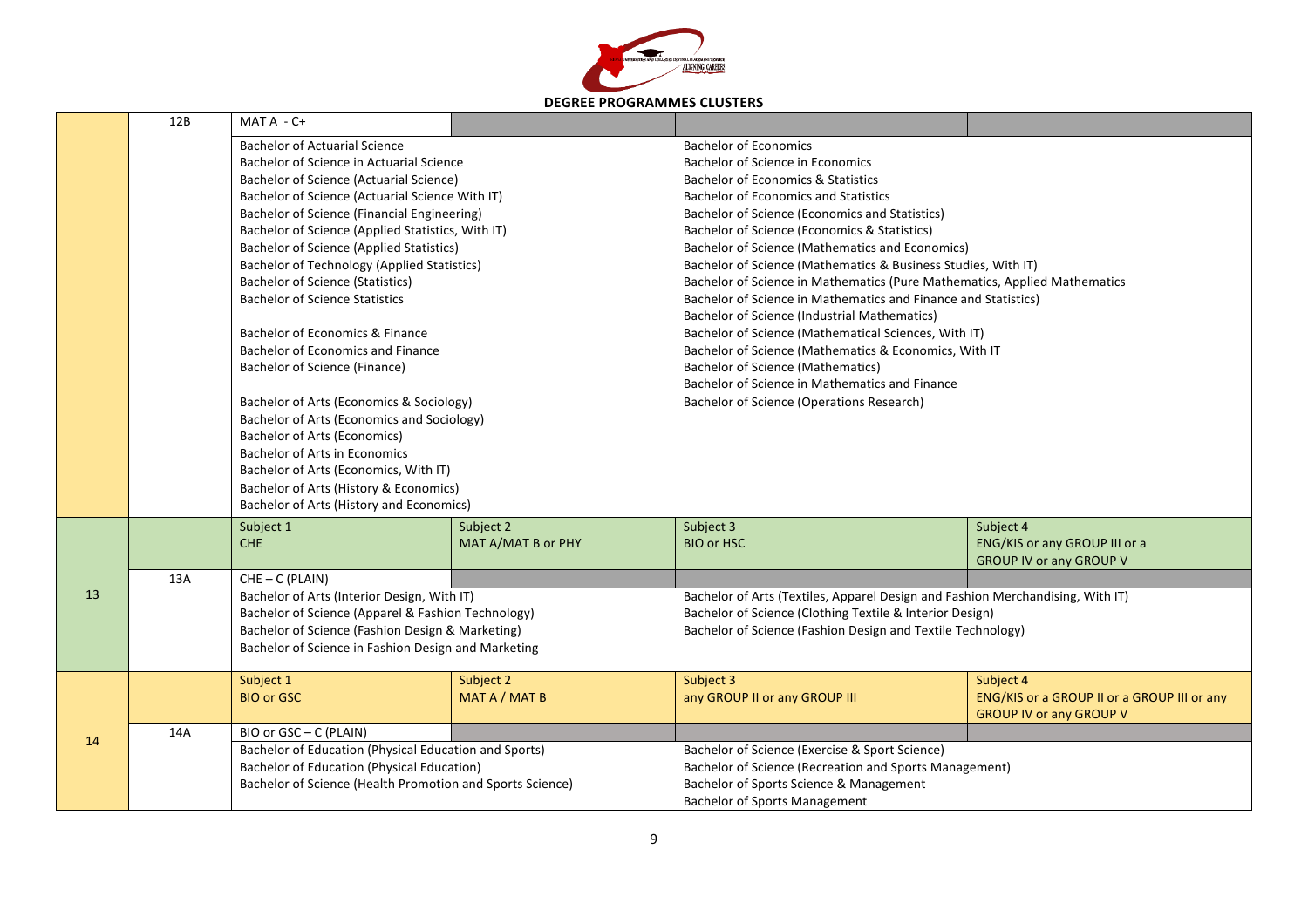

| <b>DEGREE PROGRAMMES CLUSTERS</b> |  |
|-----------------------------------|--|
|-----------------------------------|--|

|    |                                                                                                | Subject 1                                                            | Subject 2         | Subject 3                                                                                        | Subject 4                                   |  |
|----|------------------------------------------------------------------------------------------------|----------------------------------------------------------------------|-------------------|--------------------------------------------------------------------------------------------------|---------------------------------------------|--|
|    |                                                                                                | <b>BIO</b>                                                           | <b>CHE</b>        | <b>MAT A or PHY</b>                                                                              | ENG/KIS or 3rd GROUP II or any GROUP III or |  |
|    |                                                                                                |                                                                      |                   |                                                                                                  | any GROUP IV or any GROUP V                 |  |
|    | 15A                                                                                            | $BIO - B (PLAIN)$                                                    | $CHE - B (PLAIN)$ | MAT A or PHY - B (PLAIN)                                                                         | $ENG/KIS - B$ (PLAIN)                       |  |
|    |                                                                                                | <b>Bachelor of Dental Surgery</b>                                    |                   | Bachelor of Medicine & Bachelor of Surgery                                                       |                                             |  |
|    |                                                                                                | Bachelor of Medicine & Bachelor of Surgery (M.B.Ch.B)                |                   | Bachelor of Medicine and Bachelor of Surgery                                                     |                                             |  |
|    |                                                                                                | Bachelor of Medicine and Bachelor of Surgery (M.B.Ch.B)              |                   | Bachelor of Medicine and Bachelor of Surgery (With IT)                                           |                                             |  |
|    | 15B                                                                                            | $BIO - C+$                                                           | $CHE - C +$       | MAT A or PHY - C+                                                                                | $ENG/KIS - C+$                              |  |
|    |                                                                                                | <b>Bachelor of Pharmacy</b>                                          |                   | Bachelor of Science (Nursing, With IT)                                                           |                                             |  |
|    |                                                                                                | Bachelor of Science (Pharmaceutical Sciences, With IT)               |                   | <b>Bachelor of Science (Nursing)</b>                                                             |                                             |  |
|    |                                                                                                |                                                                      |                   | Bachelor of Science (Nursing Science)                                                            |                                             |  |
|    |                                                                                                | Bachelor of Science (Environmental Health)                           |                   |                                                                                                  |                                             |  |
|    |                                                                                                | Bachelor of Science in Environmental Health                          |                   | Bachelor of Science (Medical Laboratory Science & Technology)                                    |                                             |  |
|    |                                                                                                | Bachelor of Science in Environmental Health Sciences (Public Health) |                   | <b>Bachelor of Science (Medical Laboratory Sciences)</b>                                         |                                             |  |
|    |                                                                                                | Bachelor of Science (Optometry and Vision Sciences)                  |                   | Bachelor of Science (Medical Laboratory)                                                         |                                             |  |
|    |                                                                                                | <b>Bachelor of Science (Physical Therapy)</b>                        |                   | Bachelor of Science in Medical Laboratory Sciences                                               |                                             |  |
|    |                                                                                                | <b>Bachelor of Physiotherapy</b>                                     |                   | Bachelor of Technology (Medical Laboratory Science)                                              |                                             |  |
|    |                                                                                                | Bachelor of Science (Public Health, With IT)                         |                   |                                                                                                  |                                             |  |
|    |                                                                                                | Bachelor of Science in Public Health                                 |                   | <b>Bachelor of Science Clinical Medicine</b>                                                     |                                             |  |
| 15 |                                                                                                | Bachelor of Science (Public Health)                                  |                   |                                                                                                  |                                             |  |
|    |                                                                                                | Bachelor of Technology (Community and Public Health)                 |                   | Bachelor of Science (Population Health)                                                          |                                             |  |
|    |                                                                                                | Bachelor of Science (Occupational Health & Safety)                   |                   | Bachelor of Science (Community Health & Development)                                             |                                             |  |
|    | <b>Bachelor of Population Health</b><br>Bachelor of Science (Community Health and Development) |                                                                      |                   | Bachelor of Science in Community Health<br>Bachelor of Science in Global Health and Emporiatrics |                                             |  |
|    |                                                                                                | Bachelor of Science in Community Health and Development              |                   |                                                                                                  |                                             |  |
|    |                                                                                                |                                                                      |                   |                                                                                                  |                                             |  |
|    | 15C                                                                                            | $BIO - C+$                                                           | $CHE - C +$       | MAT A or PHY or AGR - C+                                                                         |                                             |  |
|    |                                                                                                | <b>Bachelor of Veterinary Medicine</b>                               |                   |                                                                                                  |                                             |  |
|    |                                                                                                |                                                                      |                   |                                                                                                  |                                             |  |
|    | 15D                                                                                            | $BIO - C+$                                                           | MAT A - C+        |                                                                                                  |                                             |  |
|    |                                                                                                | <b>Bachelor of Science (Biostatistics)</b>                           |                   |                                                                                                  |                                             |  |
|    |                                                                                                | Bachelor of Science in Epidemiology and Biostatistics                |                   |                                                                                                  |                                             |  |
|    | 15E                                                                                            | $BIO - C+$                                                           | MAT A or PHY - C+ |                                                                                                  |                                             |  |
|    |                                                                                                | Bachelor of Science (Biomedical Science and Technology               |                   | Bachelor of Science (Medical Psychology)                                                         |                                             |  |
|    |                                                                                                | Bachelor of Science (Biomedical Science & Technology)                |                   |                                                                                                  |                                             |  |
|    |                                                                                                | <b>Bachelor of Science (Laboratory Sciences)</b>                     |                   |                                                                                                  |                                             |  |
|    |                                                                                                | Bachelor of Technology (Science Laboratory Technology)               |                   |                                                                                                  |                                             |  |
|    |                                                                                                |                                                                      |                   |                                                                                                  |                                             |  |
|    |                                                                                                |                                                                      |                   |                                                                                                  |                                             |  |
|    |                                                                                                |                                                                      |                   |                                                                                                  |                                             |  |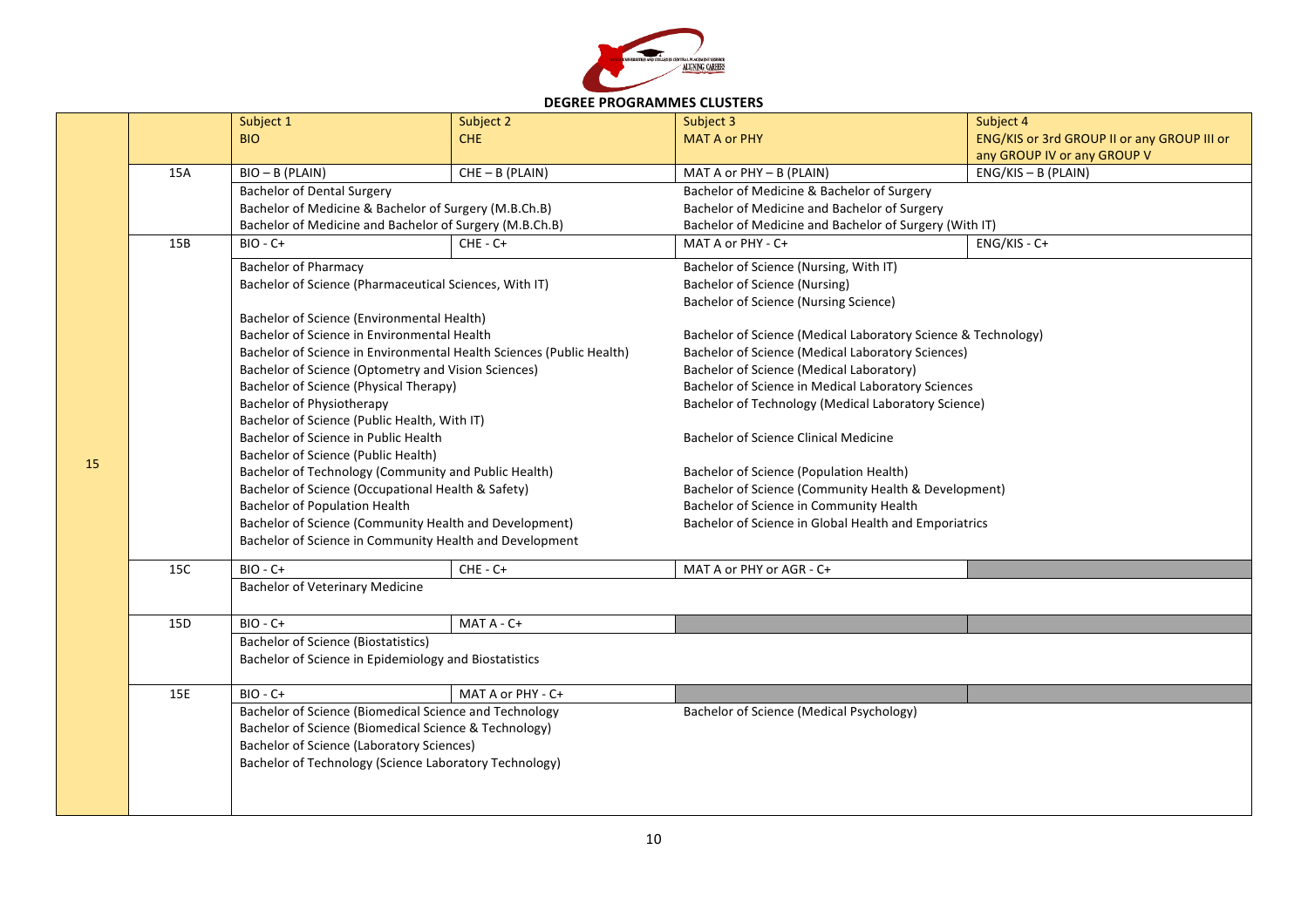

| <b>DEGREE PROGRAMMES CLUSTERS</b> |  |
|-----------------------------------|--|
|-----------------------------------|--|

|    |                                                                                                                      | Subject 1<br><b>HAG</b>                                                                                                                                                                                                                                                                                                         | Subject 2<br><b>ENG/KIS</b>                       | Subject 3<br>MAT A / MAT B or any GROUP II                                                                                                                                                                                                                             | Subject 4<br>a GROUP II or 2nd GROUP III or any<br><b>GROUP IV or any GROUP V</b> |
|----|----------------------------------------------------------------------------------------------------------------------|---------------------------------------------------------------------------------------------------------------------------------------------------------------------------------------------------------------------------------------------------------------------------------------------------------------------------------|---------------------------------------------------|------------------------------------------------------------------------------------------------------------------------------------------------------------------------------------------------------------------------------------------------------------------------|-----------------------------------------------------------------------------------|
| 16 | 16A                                                                                                                  | $HAG - C +$                                                                                                                                                                                                                                                                                                                     |                                                   |                                                                                                                                                                                                                                                                        |                                                                                   |
|    |                                                                                                                      | Bachelor of Arts (History and Archaeology)<br>Bachelor of Arts (History)                                                                                                                                                                                                                                                        |                                                   | Bachelor of Arts (History and Archaeology, With IT)<br>Bachelor of Arts in History & International Studies                                                                                                                                                             |                                                                                   |
|    |                                                                                                                      | Subject 1                                                                                                                                                                                                                                                                                                                       | Subject 2                                         | Subject 3                                                                                                                                                                                                                                                              | Subject 4                                                                         |
|    |                                                                                                                      | <b>BIO</b>                                                                                                                                                                                                                                                                                                                      | <b>CHE</b>                                        | MAT A or PHY or GEO                                                                                                                                                                                                                                                    | ENG/KIS or 3rd GROUP II or a GROUP III or any<br><b>GROUP IV or any GROUP V</b>   |
|    | 17A                                                                                                                  | $BIO - C+$                                                                                                                                                                                                                                                                                                                      | MAT A or PHY or CHE - C+                          |                                                                                                                                                                                                                                                                        |                                                                                   |
|    |                                                                                                                      | Bachelor of Science (Animal Health & Production)<br>Bachelor of Science (Animal Health, Production & Processing)<br>Bachelor of Science (Animal Science & Management)<br>Bachelor of Science (Animal Science, With IT)<br>Bachelor of Science in Animal Health Management<br>Bachelor of Science in Animal Science & Technology |                                                   | Bachelor of Science (Animal Health and Production)<br>Bachelor of Science (Animal Production & Health Management)<br><b>Bachelor of Science (Animal</b><br><b>Bachelor of Science in Animal Production</b><br>Bachelor of Science in Applied Animal Laboratory Science |                                                                                   |
|    | 17B                                                                                                                  | $BIO - C+$                                                                                                                                                                                                                                                                                                                      | $CHE - C +$                                       | MAT A or PHY - C+                                                                                                                                                                                                                                                      | ENG/KIS - C+                                                                      |
|    | Bachelor of Science (Food Nutrition and Dietetics)                                                                   |                                                                                                                                                                                                                                                                                                                                 |                                                   | Bachelor of Science (Human Nutrition and Dietetics)                                                                                                                                                                                                                    |                                                                                   |
|    |                                                                                                                      | Bachelor of Science (Food Processing Technology)<br>Bachelor of Science (Food Science & Technology)                                                                                                                                                                                                                             |                                                   | Bachelor of Science in Food Science and Nutrition                                                                                                                                                                                                                      |                                                                                   |
|    |                                                                                                                      |                                                                                                                                                                                                                                                                                                                                 |                                                   | Bachelor of Science in Human Nutrition and Dietetics                                                                                                                                                                                                                   |                                                                                   |
|    |                                                                                                                      | Bachelor of Science (Food Science and Nutrition)                                                                                                                                                                                                                                                                                |                                                   | Bachelor of Science (Food Security)                                                                                                                                                                                                                                    |                                                                                   |
| 17 |                                                                                                                      | Bachelor of Science (Nutrition and Dietetics, With IT)                                                                                                                                                                                                                                                                          |                                                   | Bachelor of Technology (Nutrition and Dietetics)                                                                                                                                                                                                                       |                                                                                   |
|    |                                                                                                                      | Bachelor of Science (Food Nutrition & Dietetics)                                                                                                                                                                                                                                                                                |                                                   | Bachelor of Science (Food Science & Nutrition)                                                                                                                                                                                                                         |                                                                                   |
|    |                                                                                                                      | Bachelor of Science (Food Science and Management)                                                                                                                                                                                                                                                                               |                                                   | Bachelor of Science (Food, Nutrition & Dietetics)<br>Bachelor of Science in Food Nutrition and Dietetics                                                                                                                                                               |                                                                                   |
|    |                                                                                                                      | Bachelor of Science (Food Science and Technology)                                                                                                                                                                                                                                                                               |                                                   | Bachelor of Science in Food Technology & Quality Assurance                                                                                                                                                                                                             |                                                                                   |
|    |                                                                                                                      |                                                                                                                                                                                                                                                                                                                                 |                                                   | Bachelor of Technology (Food Science and Technology)                                                                                                                                                                                                                   |                                                                                   |
|    | 17C                                                                                                                  | $BIO - C+$                                                                                                                                                                                                                                                                                                                      | $CHE - C +$                                       |                                                                                                                                                                                                                                                                        |                                                                                   |
|    |                                                                                                                      | Bachelor of Agricultural Education & Extension                                                                                                                                                                                                                                                                                  |                                                   | Bachelor of Science (Sustainable Energy & Climate Change Systems)                                                                                                                                                                                                      |                                                                                   |
|    | Bachelor of Agricultural Education and Extension<br>Bachelor of Science in Agricultural Extension Education          |                                                                                                                                                                                                                                                                                                                                 | Bachelor of Science (Agriculture & Biotechnology) |                                                                                                                                                                                                                                                                        |                                                                                   |
|    |                                                                                                                      |                                                                                                                                                                                                                                                                                                                                 |                                                   | Bachelor of Science (Agriculture and Biotechnology)                                                                                                                                                                                                                    |                                                                                   |
|    |                                                                                                                      | Bachelor of Science (Agriculture Education and Extension)                                                                                                                                                                                                                                                                       |                                                   | Bachelor of Science (Agroforestry & Rural Development)                                                                                                                                                                                                                 |                                                                                   |
|    |                                                                                                                      | Bachelor of Science Agricultural Extension and Education                                                                                                                                                                                                                                                                        |                                                   | Bachelor of Science (Aquatic Resources Conservation and Development, With IT)                                                                                                                                                                                          |                                                                                   |
|    | Bachelor of Science (Agricultural Education and Extension)<br>Bachelor of Science (Agricultural Extension Education) |                                                                                                                                                                                                                                                                                                                                 |                                                   | Bachelor of Science (Climate Change and Development, With IT)                                                                                                                                                                                                          |                                                                                   |
|    |                                                                                                                      |                                                                                                                                                                                                                                                                                                                                 |                                                   | Bachelor of Science (Crop Improvement & Protection)                                                                                                                                                                                                                    |                                                                                   |
|    |                                                                                                                      | Bachelor of Science in Agricultural Education & Extension                                                                                                                                                                                                                                                                       |                                                   | Bachelor of Science (Dry Land, Agriculture & Enterprise Development)                                                                                                                                                                                                   |                                                                                   |
|    |                                                                                                                      | Bachelor of Education (Agricultural Education)                                                                                                                                                                                                                                                                                  |                                                   | Bachelor of Science (Dryland Animal Science)                                                                                                                                                                                                                           |                                                                                   |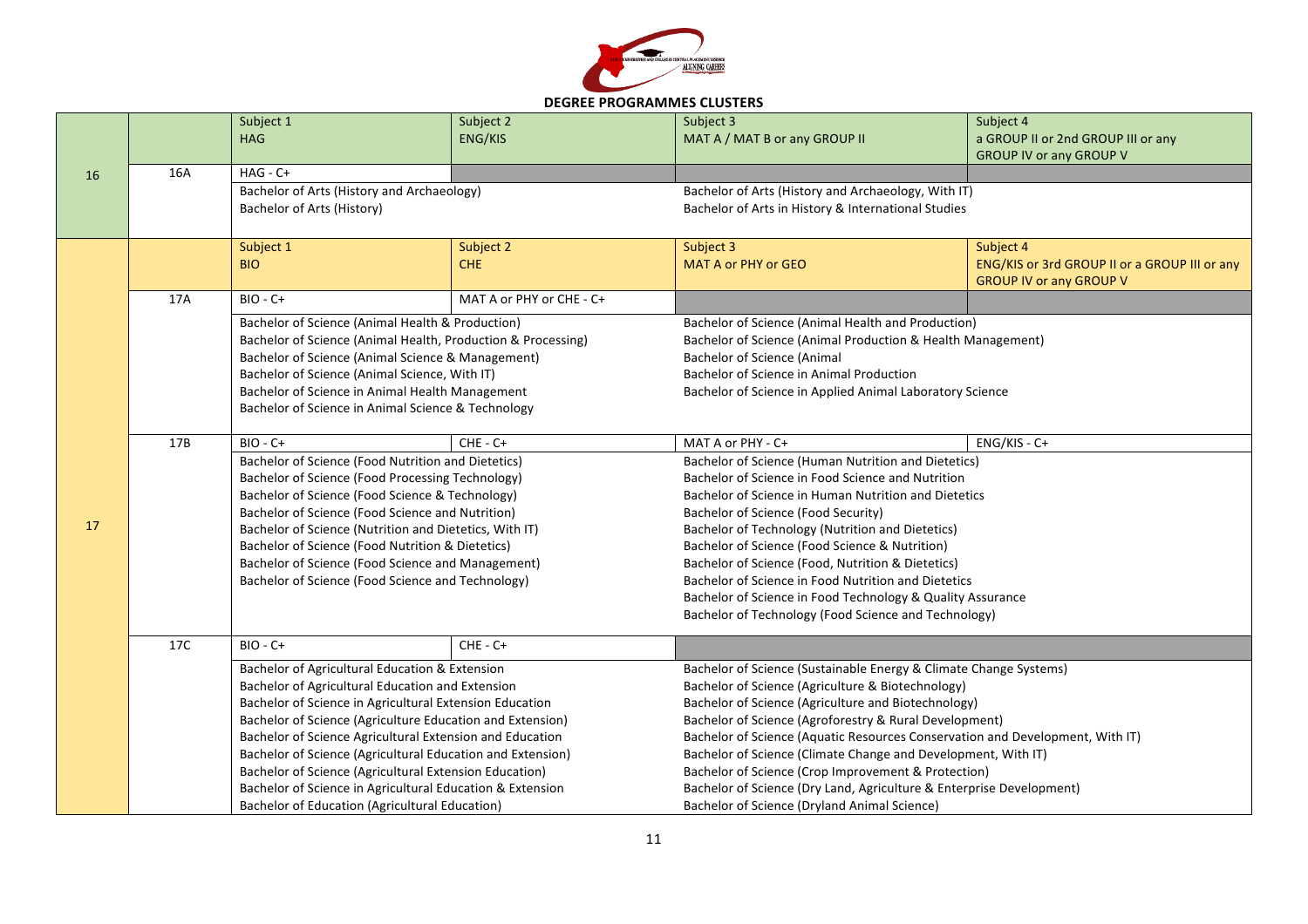

Bachelor of Science (Agricultural Education & Extension) Bachelor of Science (Agricultural Extension and Education) Bachelor of Science (Agriculture Education & Extension) Bachelor of Science (Agriculture Education and Extension, With IT) Bachelor of Environmental Education Bachelor of Environmental Science Bachelor of Environmental Studies Bachelor of Science in Environmental Studies Bachelor of Environmental Studies (Arts) Bachelor of Environmental Studies (Science) Bachelor of Science in Environmental Science Bachelor of Environmental Studies (Environmental Resource Conservation) Bachelor of Science (Bio-resources Management and Conservation) Bachelor of Science (Fisheries and Aquaculture Management) Bachelor of Science (Fisheries Management and Aquaculture Technology) Bachelor of Science (Integrated Forest Resources Management) Bachelor of Science (Natural Products) Bachelor of Science (Natural Resources Management) Bachelor of Science (Soil Science, With IT) Bachelor of Science (Wildlife Enterprise Management) Bachelor of Science (Wildlife Management) Bachelor of Science (Agricultural Biotechnology) Bachelor of Technology (Environmental Resource Management) Bachelor of Science in Agriculture Bachelor of Science (Agriculture) Bachelor of Science (Agronomy, With IT) Bachelor of Science (Coastal & Marine Resource Management Bachelor of Science (Dry land Agriculture) Bachelor of Science (Environmental Conservation and Natural Resources Management) Bachelor of Science (Environmental Management) Bachelor of Science (Environmental Science, With IT) Bachelor of Science (Fisheries & Aquatic Sciences) Bachelor of Science (Land Resource Management) Bachelor of Science (Land Resource Planning & Management)

Bachelor of Science (Environmental Horticulture & Landscaping Technology) Bachelor of Science (Environmental Science) Bachelor of Science (Environmental Sciences) Bachelor of Science (Forestry) Bachelor of Science (Horticulture) Bachelor of Science in Horticultural Science & Management Bachelor of Science Horticulture Bachelor of Science (Horticultural Science & Management) Bachelor of Science (Horticulture, With IT) Bachelor of Science (Range Management) Bachelor of Science (Seed Science & Technology Bachelor of Science (Waste Management) Bachelor of Science (Water Resource Management) Bachelor of Science in Ethno botany Bachelor of Science in Fisheries and Oceanography Bachelor of Science in Maritime Management (Commercial) Bachelor of Science in Natural Resources Bachelor of Science (Agriculture & Human Ecology Extension) Bachelor of Science (Agriculture and Enterprise Development) Bachelor of Science (Applied Aquatic Science) Bachelor of Science (Fisheries and Aquaculture, With IT) Bachelor of Science (Dairy Technology & Management) Bachelor of Science (Leather Technology) Bachelor of Science (Natural Resource Management) Bachelor of Science (Nutraceutical Science and Technology) Bachelor of Science (Utilization & Sustainability of Arid Lands (Usal) Bachelor of Science (Wildlife Enterprises & Management) Bachelor of Science in Fisheries and Aquaculture

Bachelor of Science (Marine Biology & Fisheries) Bachelor of Science (Soil Science) Bachelor of Science (Soils & Land Use Management) Bachelor of Science (Water and Environment Management) Bachelor of Science (Wood Science and Industrial Processes) Bachelor of Science in Aquaculture and Fisheries Technology Bachelor of Science in Marine Resource Management Bachelor of Science in Natural Resource Management Bachelor of Science in Soil Environment & Land Use Management)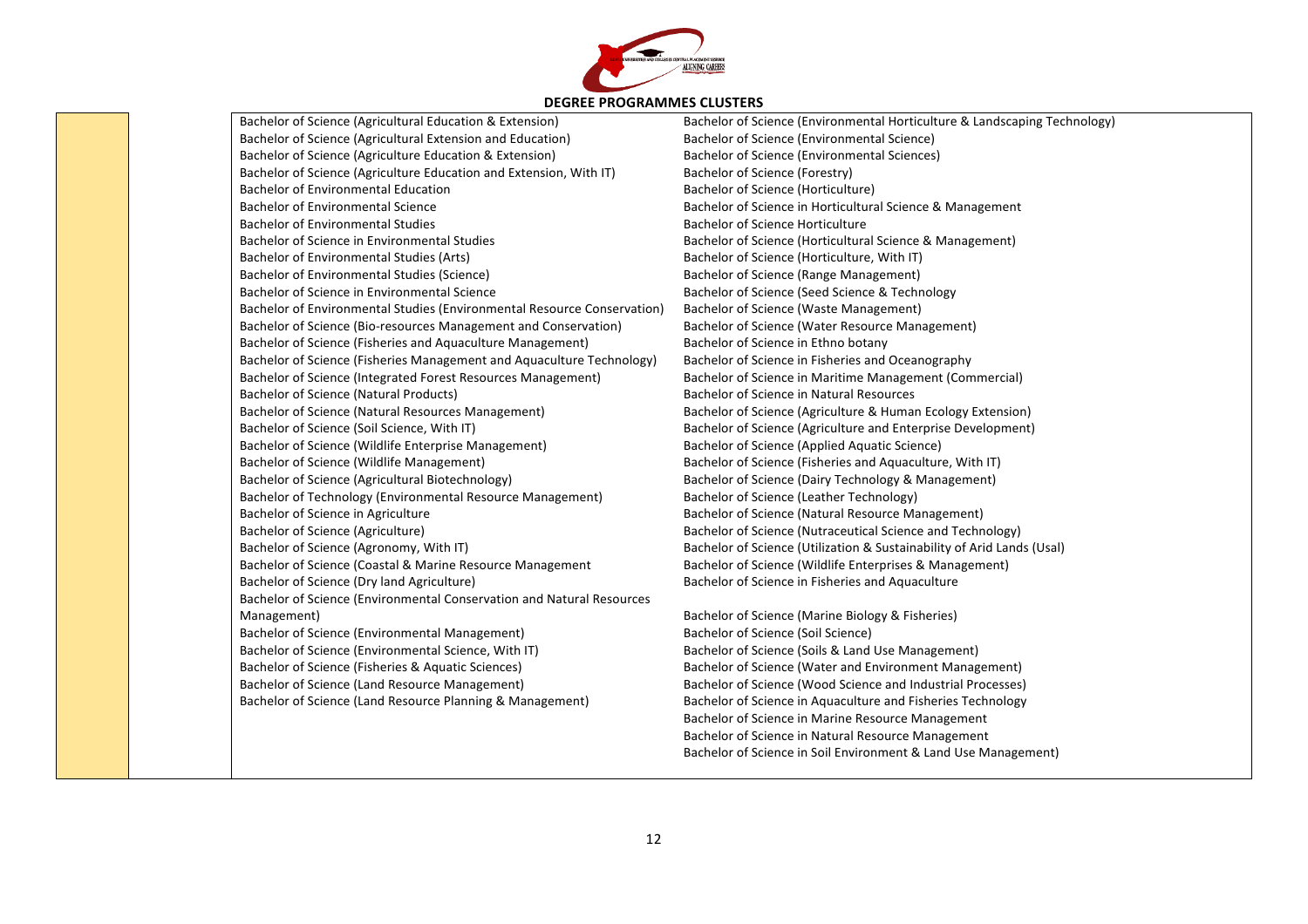

## **DEGREE PROGRAMMES CLUSTERS**

|    |     | Subject 1                                       | Subject 2                                                            | Subject 3                                                   | Subject 4                            |
|----|-----|-------------------------------------------------|----------------------------------------------------------------------|-------------------------------------------------------------|--------------------------------------|
|    |     | <b>GEO</b>                                      | MAT A / MAT B                                                        | any GROUP II                                                | 2nd GROUP II or 2nd GROUP III or any |
|    |     |                                                 |                                                                      |                                                             | <b>GROUP IV or any GROUP V</b>       |
|    | 18A | $GEO - C +$                                     |                                                                      |                                                             |                                      |
| 18 |     | Bachelor of Arts (Geography)                    |                                                                      | Bachelor of Environmental Studies (Community Development)   |                                      |
|    |     | <b>Bachelor of Science (Geography)</b>          |                                                                      | Bachelor of Environmental Planning & Management             |                                      |
|    |     |                                                 | Bachelor of Science (Geography and Natural Resource Management, With | Bachelor of Environmental Studies and Community Development |                                      |
|    |     |                                                 |                                                                      |                                                             |                                      |
|    |     | IT)                                             |                                                                      |                                                             |                                      |
|    |     | <b>Bachelor of Science (Spatial Management)</b> |                                                                      |                                                             |                                      |
|    |     |                                                 |                                                                      |                                                             |                                      |
|    |     | Subject 1                                       | Subject 2                                                            | Subject 3                                                   | Subject 4                            |
|    |     | <b>FRE</b>                                      | <b>ENG/KIS</b>                                                       | MAT A / MAT B or any GROUP II or any                        | a GROUP II or a GROUP III or any     |
|    |     |                                                 |                                                                      | <b>GROUP III</b>                                            | <b>GROUP IV or 2nd GROUP V</b>       |
| 19 | 19A | $FRE - C +$                                     |                                                                      |                                                             |                                      |
|    |     | Bachelor of Arts (French)                       |                                                                      |                                                             |                                      |
|    |     | Bachelor of Arts (French, With IT)              |                                                                      |                                                             |                                      |
|    |     |                                                 |                                                                      |                                                             |                                      |
|    |     | Subject 1                                       | Subject 2                                                            | Subject 3                                                   | Subject 4                            |
|    |     | <b>GER</b>                                      | ENG/KIS                                                              | MAT A / MAT B or any GROUP II or any                        | a GROUP II or a GROUP III or any     |
|    |     |                                                 |                                                                      | <b>GROUP III</b>                                            | <b>GROUP IV or 2nd GROUP V</b>       |
| 20 | 20A | $GER - C+$                                      |                                                                      |                                                             |                                      |
|    |     | Bachelor of Arts (German)                       |                                                                      |                                                             |                                      |
|    |     |                                                 |                                                                      |                                                             |                                      |
|    |     | Subject 1                                       | Subject 2                                                            | Subject 3                                                   | Subject 4                            |
|    |     | <b>MUS</b>                                      | <b>ENG/KIS</b>                                                       | MAT A / MAT B or any GROUP II or any                        | a GROUP II or a GROUP III or any     |
|    |     |                                                 |                                                                      | <b>GROUP III</b>                                            | <b>GROUP IV or 2nd GROUP V</b>       |
|    | 21A | $MUS - C +$                                     |                                                                      |                                                             |                                      |
| 21 |     | <b>Bachelor of Arts (Music)</b>                 |                                                                      | <b>Bachelor of Music</b>                                    |                                      |
|    |     |                                                 |                                                                      |                                                             |                                      |
|    |     | Bachelor of Arts (Music, With IT)               |                                                                      | <b>Bachelor of Music (Technology)</b>                       |                                      |
|    |     |                                                 |                                                                      |                                                             |                                      |
|    |     | Subject 1                                       | Subject 2                                                            | Subject 3                                                   | Subject 4                            |
|    |     | <b>ENG</b>                                      | MAT A/MAT B or any GROUP II                                          | 2nd GROUP II or any GROUP III                               | KIS or 3rd GROUP II or 2nd GROUP III |
|    |     |                                                 |                                                                      |                                                             |                                      |
| 22 | 22A | $ENG - C$ (PLAIN)                               | MAT A/MAT B - C (PLAIN)                                              | C+ in TWO Teaching subjects                                 | or any GROUP IV or any GROUP V       |
|    |     |                                                 |                                                                      |                                                             |                                      |
|    |     | <b>Bachelor of Education (Science)</b>          |                                                                      |                                                             |                                      |
|    |     | Bachelor of Education (Science, With IT)        |                                                                      |                                                             |                                      |
|    |     |                                                 |                                                                      |                                                             |                                      |
|    |     | Bachelor of Education (Science With IT)         |                                                                      |                                                             |                                      |
|    |     |                                                 |                                                                      |                                                             |                                      |